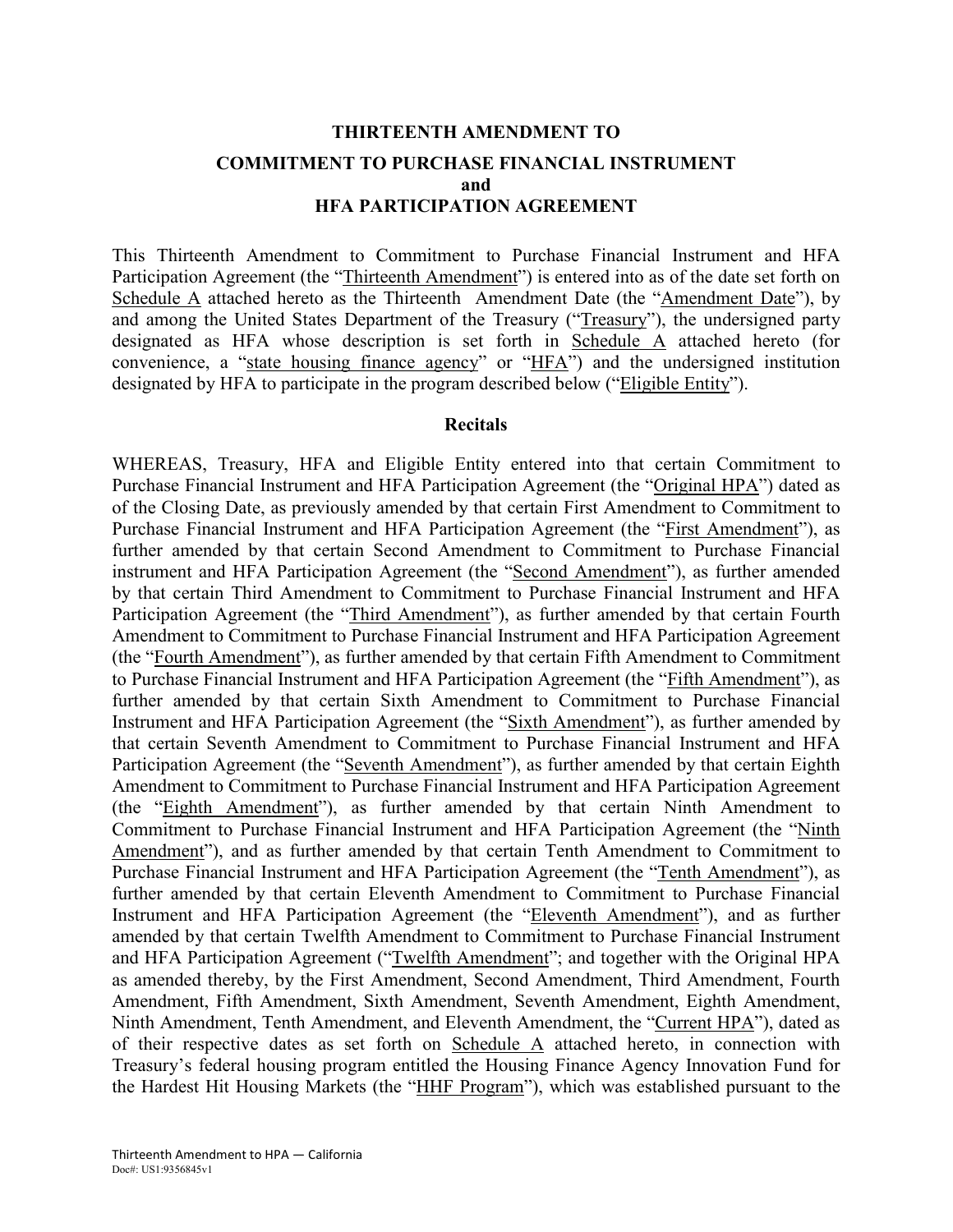Emergency Economic Stabilization Act of 2008 (P.L. 110-343), as amended, as the same may be amended from time to time ("EESA");

WHEREAS, HFA and Eligible Entity submitted a request to Treasury to make certain revisions to their Service Schedules and Permitted Expenses, as applicable, and Treasury has agreed to the same;

WHEREAS, HFA, Eligible Entity and Treasury wish to enter into this Thirteenth Amendment to document all approved modifications to the Service Schedules and Permitted Expenses, as applicable;

Accordingly, in consideration of the representations, warranties, and mutual agreements set forth herein and for other good and valuable consideration, the receipt and sufficiency of which are hereby acknowledged, Treasury, HFA and Eligible Entity agree as follows.

### **Agreement**

# **1. Amendments**

A. Definitions. All references in the Current HPA to the "Agreement" shall mean the Current HPA, as further amended by this Thirteenth Amendment; and all references in the Current HPA to Schedules A, B or C shall mean the Schedules A, B or C attached to this Thirteenth Amendment. All references herein to the "HPA" shall mean the Current HPA, as further amended by this Thirteenth Amendment.

B. Schedule A. Schedule A attached to the Current HPA is hereby deleted in its entirety and replaced with Schedule A attached to this Thirteenth Amendment.

C. Schedule B. Schedule B attached to the Current HPA is hereby deleted in its entirety and replaced with Schedule B attached to this Thirteenth Amendment.

D. Schedule C. Schedule C attached to the Current HPA is hereby deleted in its entirety and replaced with Schedule C attached to this Thirteenth Amendment.

# **2. Representations, Warranties and Covenants**

A. HFA and Eligible Entity. HFA and Eligible Entity, each for itself, make the following representations, warranties and covenants to Treasury and the truth and accuracy of such representations and warranties and compliance with and performance of such covenants are continuing obligations of HFA and Eligible Entity, each as to itself. In the event that any of the representations or warranties made herein cease to be true and correct or HFA or Eligible Entity breaches any of its covenants made herein, HFA or Eligible Entity, as the case may be, agrees to notify Treasury immediately and the same shall constitute an Event of Default under the HPA.

(1) HFA and Eligible Entity each hereby certifies, represents and warrants as of the date hereof that each of the representations and warranties of HFA or Eligible Entity, as applicable, contained in the HPA are true, correct, accurate and complete in all material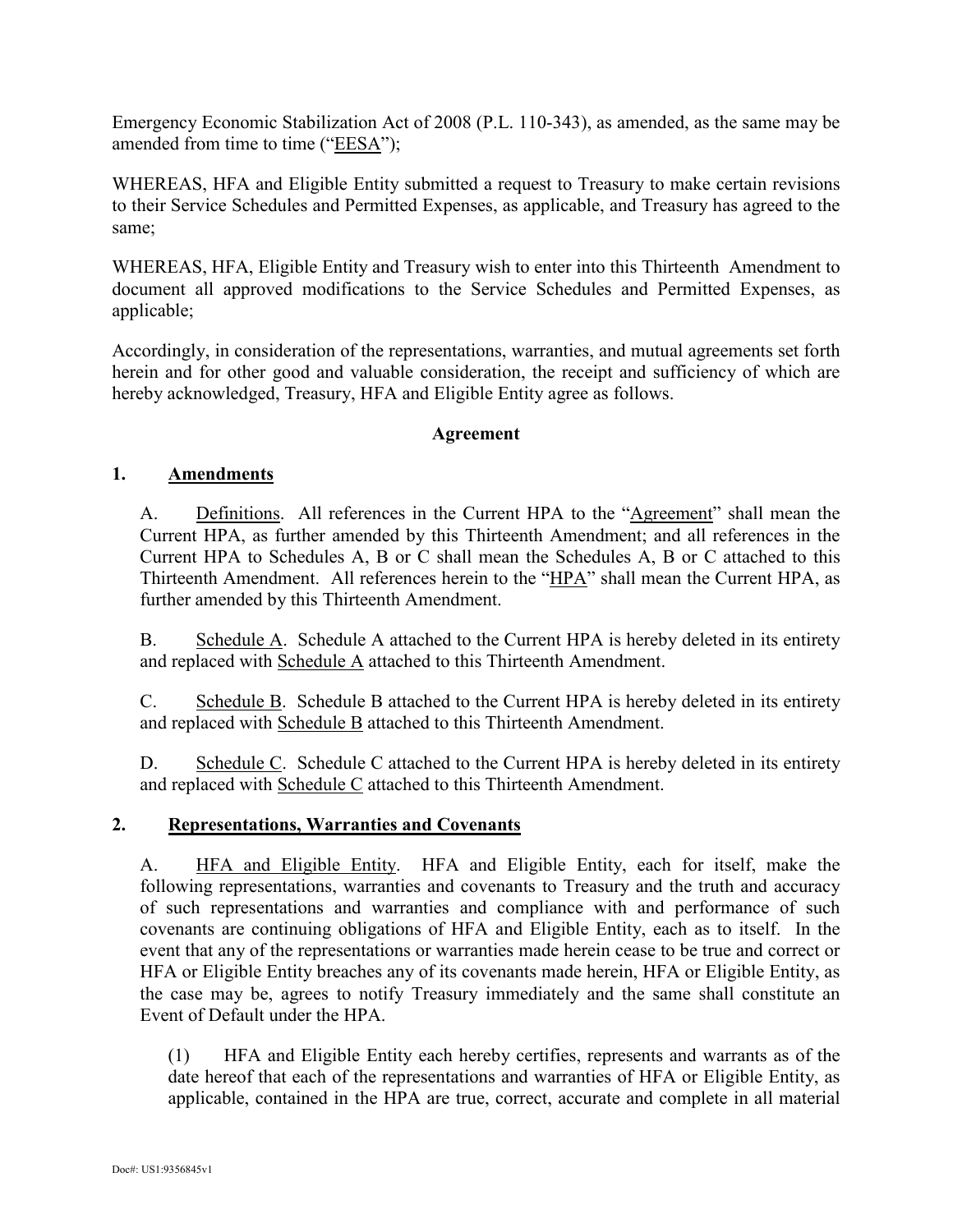respects as of the date hereof. All covenants of HFA or Eligible Entity, as applicable, contained in the HPA shall remain in full force and effect and neither HFA, nor Eligible Entity is in breach of any such covenant.

(2) Eligible Entity has the full corporate power and authority to enter into, execute, and deliver this Thirteenth Amendment and any other closing documentation delivered to Treasury in connection with this Thirteenth Amendment, and to perform its obligations hereunder and thereunder

(3) HFA has the full legal power and authority to enter into, execute, and deliver this Thirteenth Amendment and any other closing documentation delivered to Treasury in connection with this Thirteenth Amendment, and to perform its obligations hereunder and thereunder.

# **3. Miscellaneous**

A. The recitals set forth at the beginning of this Thirteenth Amendment are true and accurate and are incorporated herein by this reference.

B. Capitalized terms used but not defined herein shall have the meanings ascribed to them in the HPA.

C. Any provision of the HPA that is determined to be prohibited or unenforceable in any jurisdiction shall, as to such jurisdiction, be ineffective to the extent of such prohibition or unenforceability without invalidating the remaining provisions of the HPA, and no such prohibition or unenforceability in any jurisdiction shall invalidate such provision in any other jurisdiction.

D. This Thirteenth Amendment may be executed in two or more counterparts (and by different parties on separate counterparts), each of which shall be deemed an original, but all of which together shall constitute one and the same instrument. Facsimile or electronic copies of this Thirteenth Amendment shall be treated as originals for all purposes.

# [SIGNATURE PAGE FOLLOWS; REMAINDER OF PAGE INTENTIONALLY LEFT BLANK]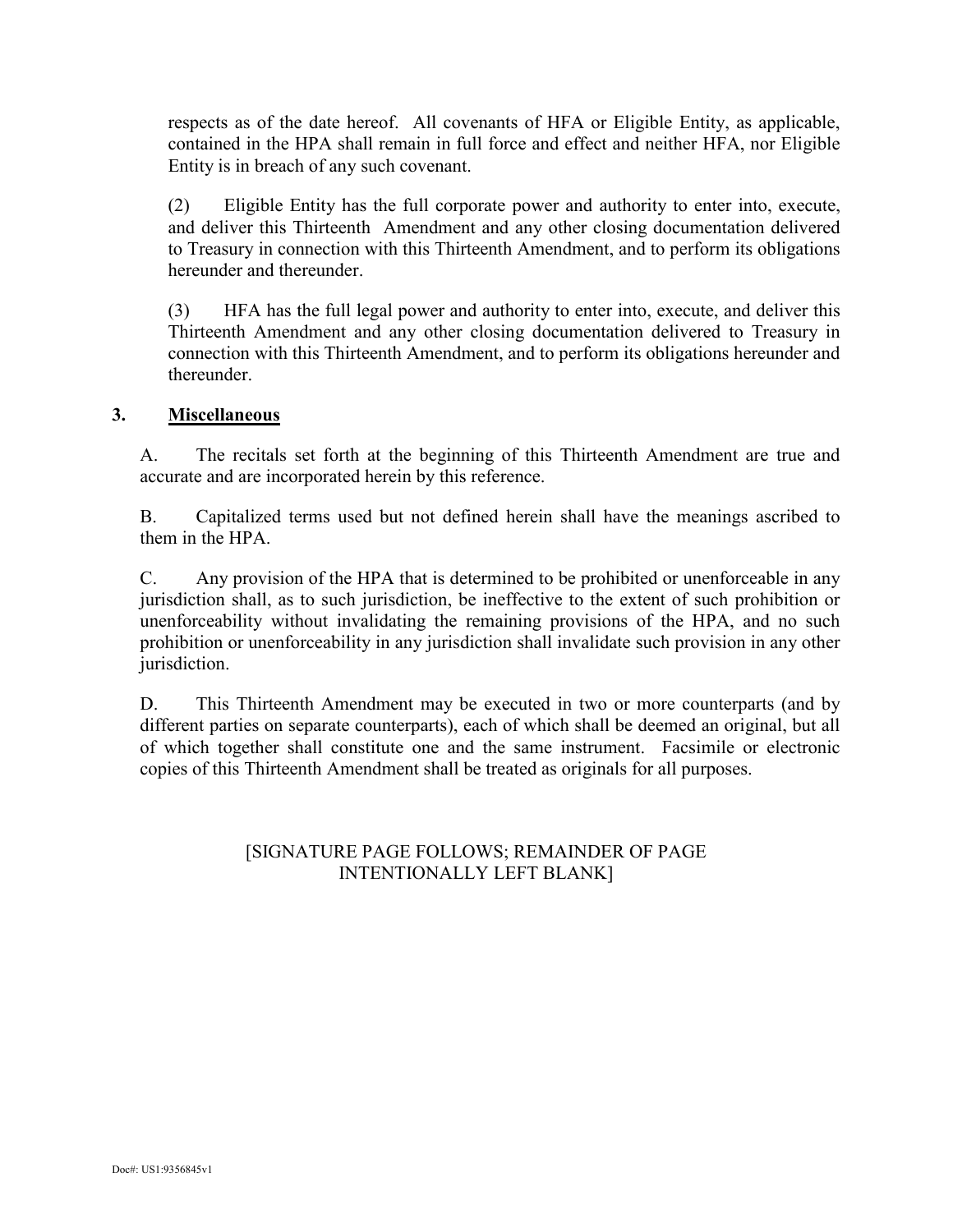**In Witness Whereof**, HFA, Eligible Entity and Treasury by their duly authorized officials hereby execute and deliver this Thirteenth Amendment to Commitment to Purchase Financial Instrument and HFA Participation Agreement as of the Amendment Date.

# **HFA**: **TREASURY**:

CALIFORNIA HOUSING FINANCE **AGENCY** 

UNITED STATES DEPARTMENT OF THE **TREASURY** 

By: /s/ Claudia Cappo By: Name: Claudia Cappo Name: Timothy J. Bowler

Title: Executive Director Title: Acting Assistant Secretary for Financial Stability

#### **ELIGIBLE ENTITY**:

CALHFA MORTGAGE ASSISTANCE **CORPORATION** 

By: /s/ Diane M. Richardson Name: Diane M. Richardson Title: President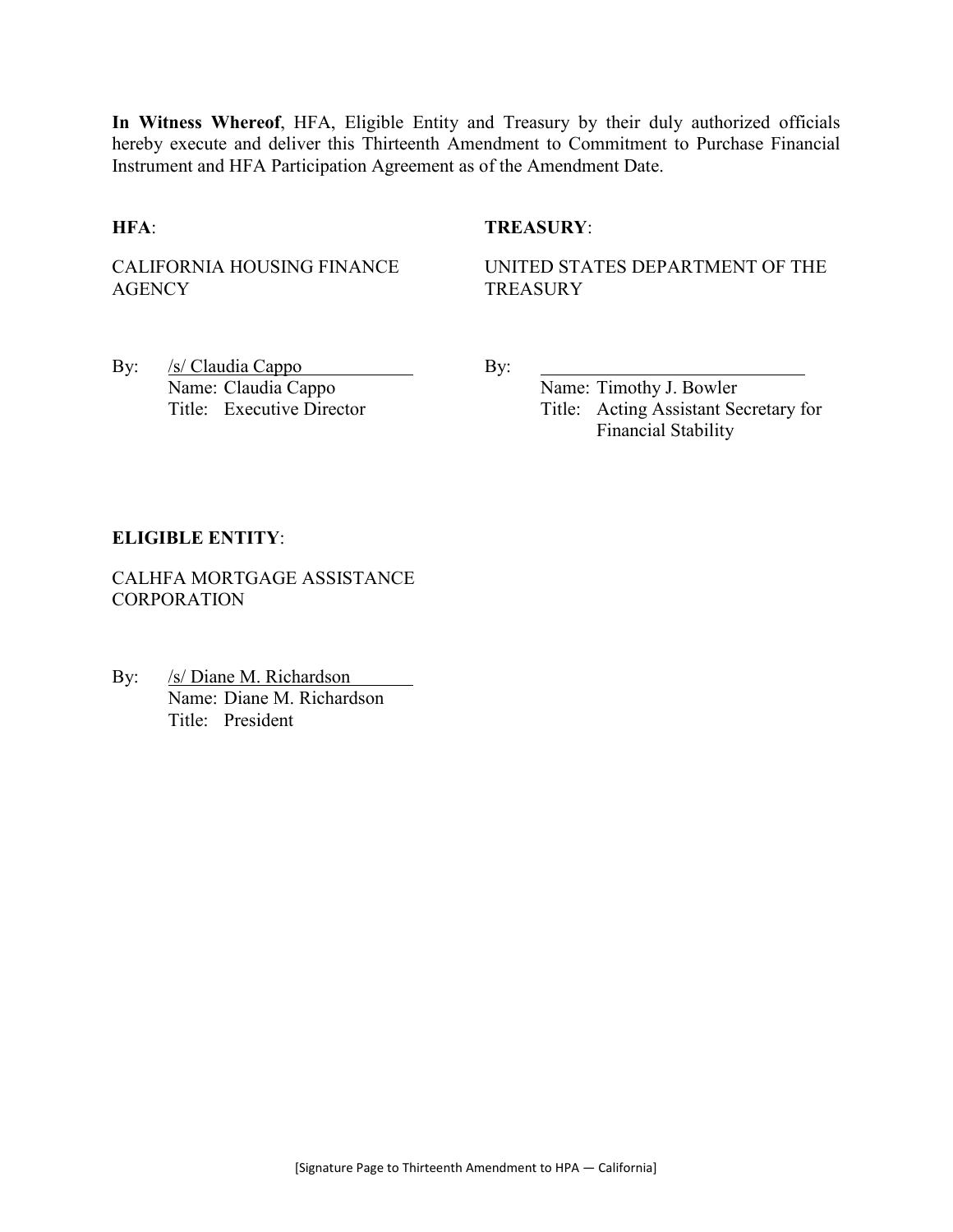# **EXHIBITS AND SCHEDULES**

Schedule A Basic Information<br>Schedule B Service Schedules

Schedule B Service Schedules<br>Schedule C Permitted Expense

Permitted Expenses

# **SCHEDULE A**

# **BASIC INFORMATION**

| Eligible Entity Information:<br>Name of the Eligible Entity:<br>Corporation  | CalHFA                         | Mortgage                             | Assistance |
|------------------------------------------------------------------------------|--------------------------------|--------------------------------------|------------|
| Corporate or other organizational form:                                      |                                | Nonprofit Public Benefit Corporation |            |
| Jurisdiction of organization:                                                | California                     |                                      |            |
| Notice Information:                                                          |                                |                                      |            |
| HFA Information:<br>Name of HFA:                                             |                                | California Housing Finance Agency    |            |
| Organizational form:                                                         |                                | Agency of the State of California    |            |
| Date of Application:                                                         | April 16, 2010                 |                                      |            |
| Date of Action Plan:                                                         | September 1, 2010              |                                      |            |
| Notice Information:                                                          |                                |                                      |            |
| Program Participation Cap:                                                   | \$1,975,334,096.00             |                                      |            |
| Portion of Program Participation Cap<br>Representing Original HHF Funds:     | 699,600,000.00<br>$\mathbb{S}$ |                                      |            |
| Portion of Program Participation Cap<br>Representing Unemployment HHF Funds: | 476,257,070.00<br>\$           |                                      |            |
| Permitted Expenses:                                                          | \$<br>148,150,057.20           |                                      |            |
| Closing Date:                                                                | June 23, 2010                  |                                      |            |
| <b>First Amendment Date:</b>                                                 | September 23, 2010             |                                      |            |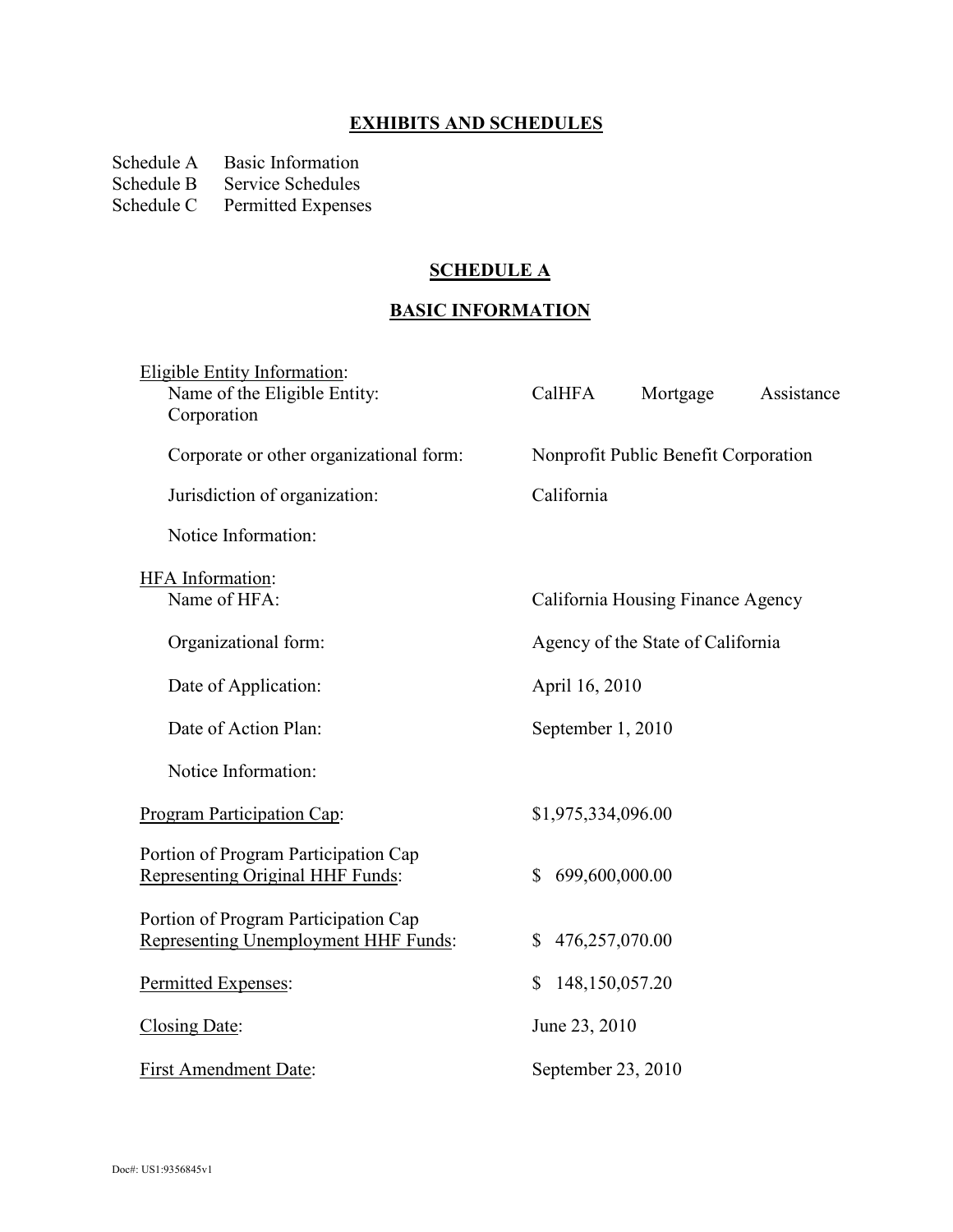| <b>Second Amendment Date:</b>                          | September 29, 2010                                                                                                                                                     |
|--------------------------------------------------------|------------------------------------------------------------------------------------------------------------------------------------------------------------------------|
| Third Amendment Date:                                  | December 16, 2010                                                                                                                                                      |
| Fourth Amendment Date:                                 | March 31, 2011                                                                                                                                                         |
| <b>Fifth Amendment Date:</b>                           | August 3, 2011                                                                                                                                                         |
| <b>Sixth Amendment Date:</b>                           | October 28, 2011                                                                                                                                                       |
| <b>Seventh Amendment Date:</b>                         | May 3, 2012                                                                                                                                                            |
| <b>Eighth Amendment Date:</b>                          | July 17, 2012                                                                                                                                                          |
| <b>Ninth Amendment Date:</b>                           | December 14, 2012                                                                                                                                                      |
| Tenth Amendment Date:                                  | June 6, 2013                                                                                                                                                           |
| Eleventh Amendment Date:                               | September 20, 2013                                                                                                                                                     |
| <b>Twelfth Amendment Date:</b>                         | February 27, 2014                                                                                                                                                      |
| Thirteenth Amendment Date:                             | April 11, 2014                                                                                                                                                         |
| <b>Eligible Entity Depository Account Information:</b> | See account information set forth in the<br>Depository Account Control Agreement<br>between Treasury and Eligible Entity<br>the<br><b>HHF</b><br>regarding<br>Program. |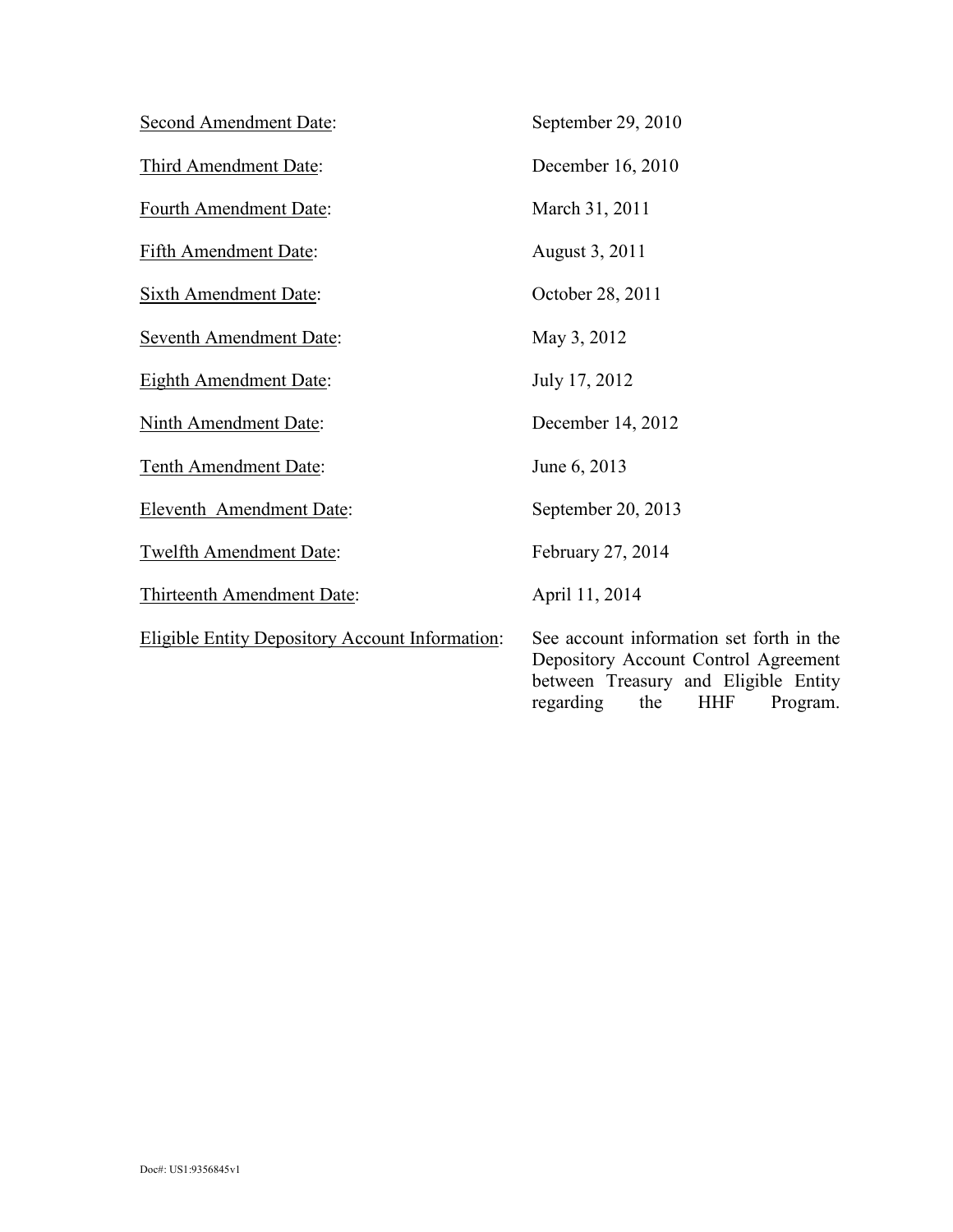# **SERVICE SCHEDULES**

The Service Schedules attached as Schedule B to the Current HPA are hereby deleted in their entirety and replaced with the attached Service Schedules (numbered sequentially as Service Schedule B-1, Service Schedule B-2, et. seq.), which collectively comprise Schedule B to the HPA.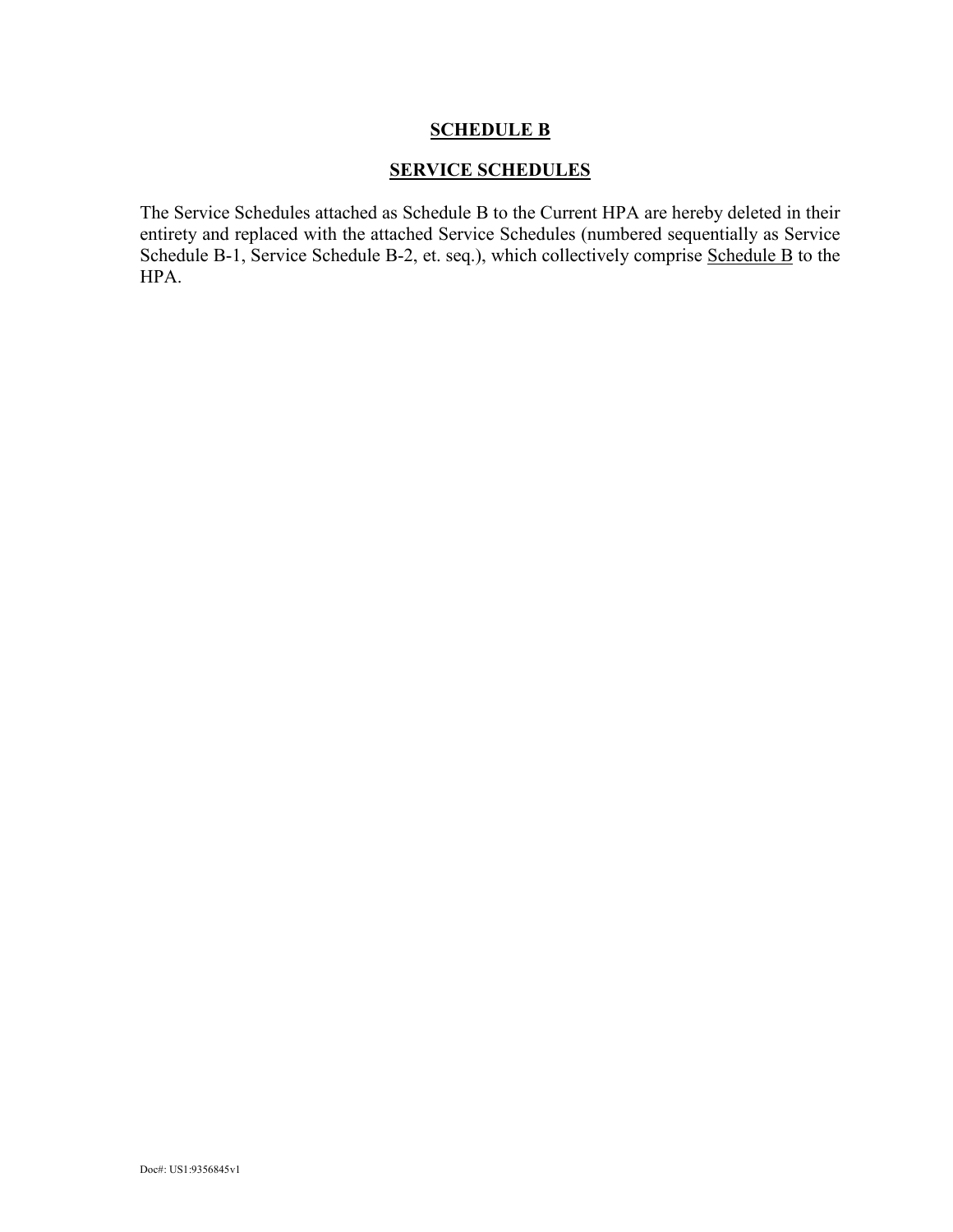# **California Housing Finance Agency Mortgage Assistance Corporation ("CalHFA MAC")**

#### **UNEMPLOYMENT MORTGAGE ASSISTANCE PROGRAM**

|    | 1. Program Overview         | The Unemployment Mortgage Assistance Program ("UMA") is one of              |
|----|-----------------------------|-----------------------------------------------------------------------------|
|    |                             | CalHFA MAC's federally-funded programs developed to provide temporary       |
|    |                             | financial assistance to eligible California homeowners who wish to remain   |
|    |                             | in their homes, but have suffered a loss of income due to unemployment      |
|    |                             | or underemployment.                                                         |
|    |                             |                                                                             |
|    |                             | CalHFA MAC is partnering with financial institutions to directly provide    |
|    |                             | program funds to subsidize an eligible homeowner's mortgage payments.       |
|    |                             | UMA provides mortgage payment assistance equal to the lesser of \$3,000     |
|    |                             | per month or 100% of the PITI (principal, interest, tax, insurance) and any |
|    |                             | escrowed homeowner's association dues or assessments, for up to twelve      |
|    |                             | (12) months, with the purpose of preventing avoidable foreclosures until    |
|    |                             | such time that the homeowner retains employment sufficient to meet the      |
|    |                             | demands of satisfying their regular mortgage payment.                       |
| 2. | <b>Program Goals</b>        | UMA's goal is to help homeowners remain in their homes and prevent          |
|    |                             | avoidable foreclosures despite loss of income due to unemployment or        |
|    |                             | underemployment.                                                            |
|    |                             |                                                                             |
|    |                             | The UMA will minimize past due payments, and provide a homeowner            |
|    |                             | with additional time to find alternate employment and replace income        |
|    |                             | needed to make their mortgage payment.                                      |
|    |                             | UMA was designed to assist homeowners who are currently receiving           |
|    |                             | California Employment Development Department unemployment benefits,         |
|    |                             | and includes homeowners whose unemployment benefits lapsed or               |
|    |                             | expired within 30 days of the request for UMA assistance.                   |
|    |                             |                                                                             |
|    |                             | UMA was designed to complement other loss mitigation programs,              |
|    |                             | including increasing a homeowner's eligibility for an extended written      |
|    |                             | forbearance plan and/or loan modification.                                  |
| 3. | <b>Target Population /</b>  | UMA is designed to target low-to-moderate income homeowners and             |
|    | <b>Areas</b>                | address the needs of a homeowner's specific situation in lieu of targeting  |
|    |                             | certain regions or counties.                                                |
| 4. | <b>Program Allocation</b>   | \$715,595,915.28                                                            |
|    | (Excluding                  |                                                                             |
|    | Administrative              |                                                                             |
|    | Expenses)                   |                                                                             |
| 5. | <b>Borrower Eligibility</b> | Homeowner qualifies as low-to-moderate income based on per-<br>$\bullet$    |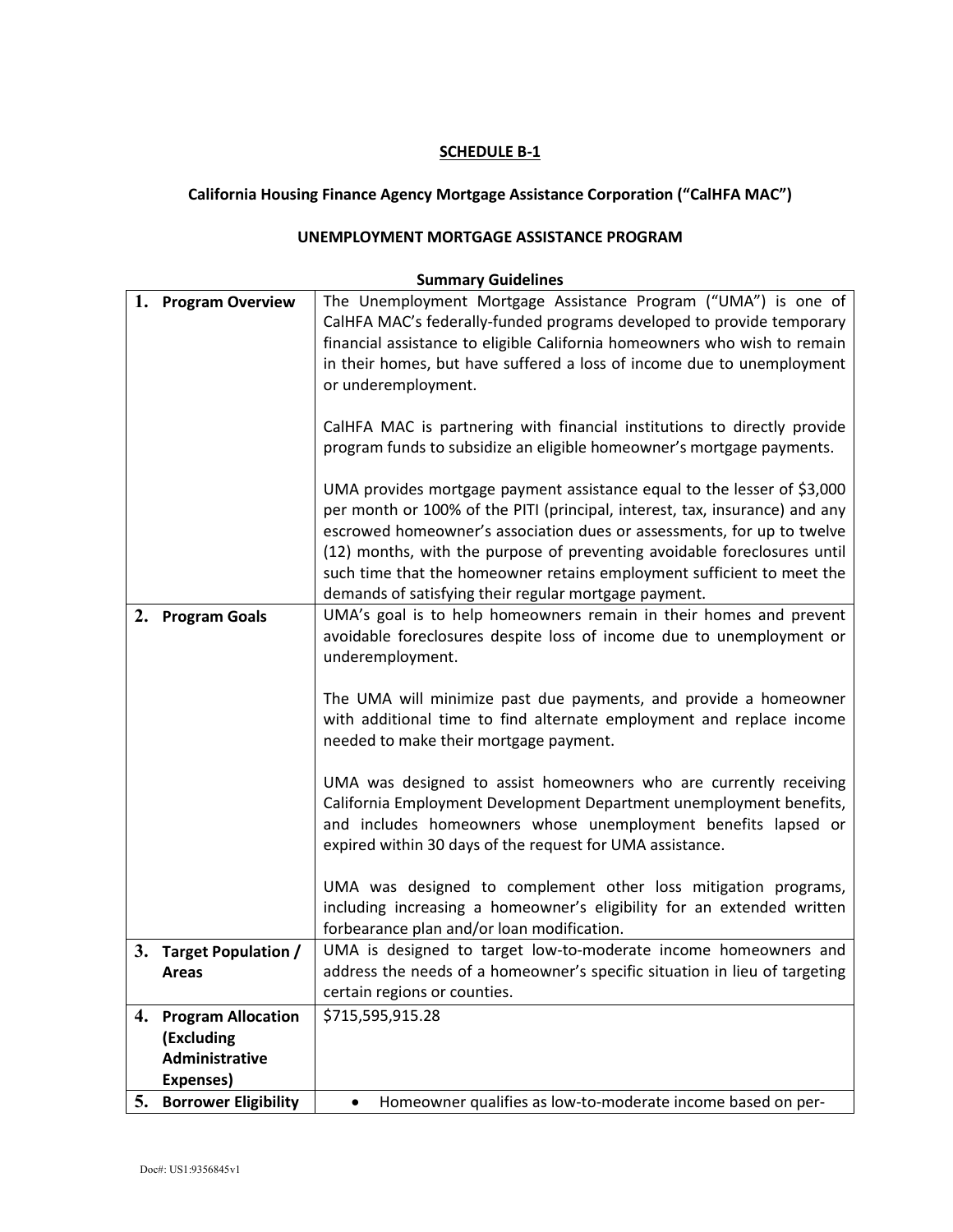| <b>Criteria</b>             | household income thresholds set forth in the county in which the                                                                  |
|-----------------------------|-----------------------------------------------------------------------------------------------------------------------------------|
|                             | homeowner resides. Income thresholds are as posted on the Keep                                                                    |
|                             | Your Home California website.                                                                                                     |
|                             | Homeowner must complete and sign a Hardship Affidavit / 3rd                                                                       |
|                             | Party Authorization to document the reason for the hardship.                                                                      |
|                             | Homeowners who have recently encountered a financial hardship                                                                     |
|                             | due to underemployment or unemployment, including those                                                                           |
|                             | whose unemployment hardship is related to their military service.                                                                 |
|                             | Homeowner's total monthly first-lien mortgage payment PITI<br>$\bullet$                                                           |
|                             | (principal, interest, taxes, and insurance, as applicable) and                                                                    |
|                             | escrowed association fees must exceed 31 percent of the                                                                           |
|                             | homeowner's gross monthly household income, excluding                                                                             |
|                             | temporary income (e.g., unemployment or short-term disability<br>benefits).                                                       |
|                             | Homeowner must agree to provide all necessary documentation to                                                                    |
|                             | satisfy program guidelines within the timeframes established by<br>CalHFA MAC.                                                    |
|                             | Homeowner must be currently receiving California Employment                                                                       |
|                             | Development Department unemployment benefits, and includes                                                                        |
|                             | homeowners whose unemployment benefits lapsed or expired                                                                          |
|                             | within 30 days of the request for UMA assistance.                                                                                 |
|                             | General program eligibility is determined by CalHFA MAC based on                                                                  |
|                             | information received from the homeowner. Program-specific                                                                         |
|                             | eligibility is determined by CalHFA MAC on a first-come, first-                                                                   |
|                             | approved basis until program funds and funding reserves have                                                                      |
|                             | been exhausted. Loan servicer will implement the HHF program                                                                      |
|                             | based on participation agreement terms and conditions.                                                                            |
| 6. Property / Loan          | Current, unpaid principal balance ("UPB") (includes the interest-<br>$\bullet$                                                    |
| <b>Eligibility Criteria</b> | bearing unpaid principal balance and any existing non-interest                                                                    |
|                             | bearing forbearance balance) of the first-lien mortgage loan is not                                                               |
|                             | greater than \$729,750.                                                                                                           |
|                             | The property securing the mortgage loan must not be abandoned,                                                                    |
|                             | vacant or condemned.                                                                                                              |
|                             | The applicant must own and occupy the single family, 1-4 unit                                                                     |
|                             | home (an attached or detached house or a condominium unit)                                                                        |
|                             | located in California and it must be their primary residence.<br>Mobile homes are eligible if they are permanently affixed to the |
|                             | real property that is secured by the first lien.                                                                                  |
| 7. Program Exclusions       | A Notice of Default ("NOD") has been recorded on the subject<br>$\bullet$                                                         |
|                             | property more than 60 days prior to the date of request for UMA                                                                   |
|                             | assistance.                                                                                                                       |
|                             | Homeowner is in "active" bankruptcy. Homeowners who have<br>$\bullet$                                                             |
|                             | previously filed bankruptcy are eligible for consideration only with                                                              |
|                             | proof of court order "Dismissal" or "Discharge".                                                                                  |
|                             | Homeowner's "hardship" is a result of voluntary resignation of<br>employment.                                                     |
|                             | Homeowner in an active HAMP trial modification is not eligible for                                                                |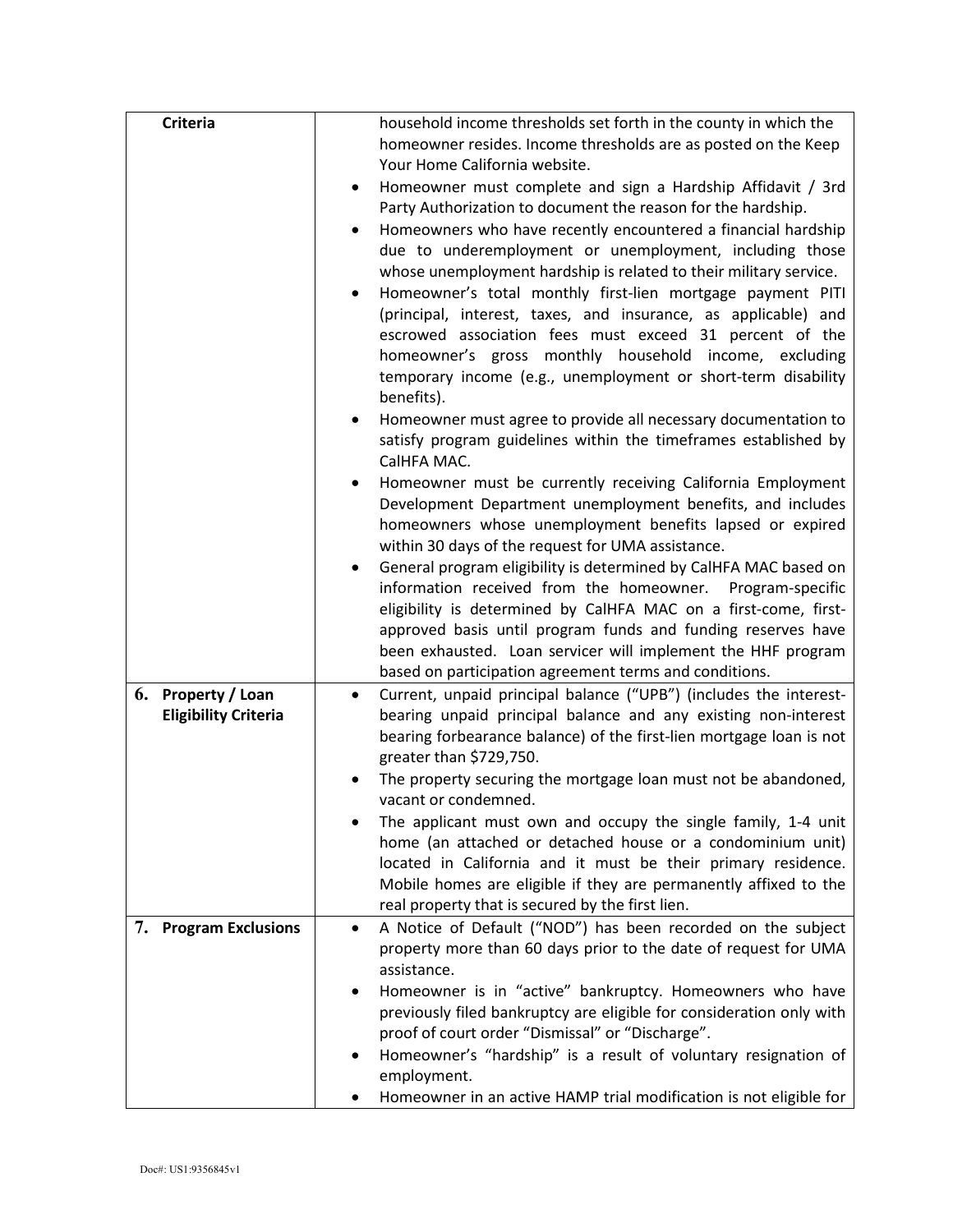|                                       | UMA consideration unless the trial is cancelled.                                                                                                           |
|---------------------------------------|------------------------------------------------------------------------------------------------------------------------------------------------------------|
|                                       | Homeowner becomes fully employed at any time during the UMA<br>$\bullet$                                                                                   |
|                                       | benefit period.                                                                                                                                            |
|                                       | Homeowner is actively being reviewed for a short sale, a deed in                                                                                           |
|                                       | lieu and/or TAP benefits.                                                                                                                                  |
|                                       | Property is subject to a first priority lien securing a Home Equity                                                                                        |
|                                       | Line of Credit ("HELOC").                                                                                                                                  |
| 8. Structure of                       | CalHFA MAC will structure the assistance as a non-recourse, non-interest                                                                                   |
| Assistance                            | bearing subordinate loan in favor of the Eligible Entity (CalHFA MAC)                                                                                      |
|                                       | secured by a junior lien recorded against the property in the amount of the                                                                                |
|                                       | total reduced PITI and any escrowed homeowner's association dues or                                                                                        |
|                                       | assessments, and equal to the total amount of HHF unemployment                                                                                             |
|                                       | assistance. At the conclusion of (3) three years, the subordinate loan will<br>be released. Loan funds will only be repaid to Eligible Entity (CalHFA MAC) |
|                                       | in the event of a sale or a refinance that includes cash out with sufficient                                                                               |
|                                       | net equity proceeds prior to forgiveness. Recovered funds will be recycled                                                                                 |
|                                       | in order to provide additional program assistance until December 31,                                                                                       |
|                                       | 2017, at which time any recovered funds will be returned to Treasury.                                                                                      |
|                                       |                                                                                                                                                            |
|                                       | After December 31, 2017, any remaining or returned funds will be                                                                                           |
|                                       | returned to Treasury.                                                                                                                                      |
| 9. Per Household                      | Up to \$36,000 per household in total (average funding of \$17,000),                                                                                       |
| <b>Assistance</b>                     | equaling the lesser of \$3,000 per month or 100% of PITI and any escrowed                                                                                  |
|                                       | homeowner's association dues or assessments (and in all cases, subject to                                                                                  |
|                                       | the HHF program maximum benefit cap of \$100,000 with respect to                                                                                           |
|                                       | monies previously received under other HHF programs, if any).                                                                                              |
| 10. Duration of                       | Homeowner participation in UMA is limited to twelve (12) months                                                                                            |
| Assistance                            | maximum.                                                                                                                                                   |
| 11. Estimated Number                  | Approximately 42,000. This figure is based on loans with unpaid principal                                                                                  |
| of Participating<br><b>Households</b> | balances ranging from \$200,000 to \$400,000 with an average funding of<br>\$17,000.                                                                       |
|                                       | The statewide launch of UMA was January 10, 2011 and it will continue up                                                                                   |
| 12. Program Inception<br>/Duration    | to five (5) years or until funding is fully reserved.                                                                                                      |
|                                       |                                                                                                                                                            |
| 13. Program                           | Other HFA program benefits may be available to the homeowner provided                                                                                      |
| <b>Interactions with</b>              | the HHF program maximum benefit cap of \$100,000 has not been                                                                                              |
| <b>Other</b>                          | exceeded. The homeowner is required to apply separately for each HFA                                                                                       |
| <b>HFA/Programs</b>                   | program.                                                                                                                                                   |
| 14. Program                           | This benefit may precede or extend HAMP, including HAMP UP, for                                                                                            |
| <b>Interactions with</b>              | temporary unemployment assistance which when combined may provide                                                                                          |
| <b>HAMP</b>                           | assistance for more than one year. HAMP UP currently offers a minimum                                                                                      |
|                                       | of twelve months' forbearance for some homeowners.                                                                                                         |
| 15. Program Leverage                  | Upon completion of all UMA benefit assistance payments and based on                                                                                        |
| with Other Financial                  | homeowner need, the servicer agrees to consider an extension of                                                                                            |
| <b>Resources</b>                      | unemployment forbearance plan (such as HAMP UP or other proprietary                                                                                        |
|                                       | program) or other foreclosure prevention program, as applicable and per                                                                                    |
|                                       | investor guidelines.                                                                                                                                       |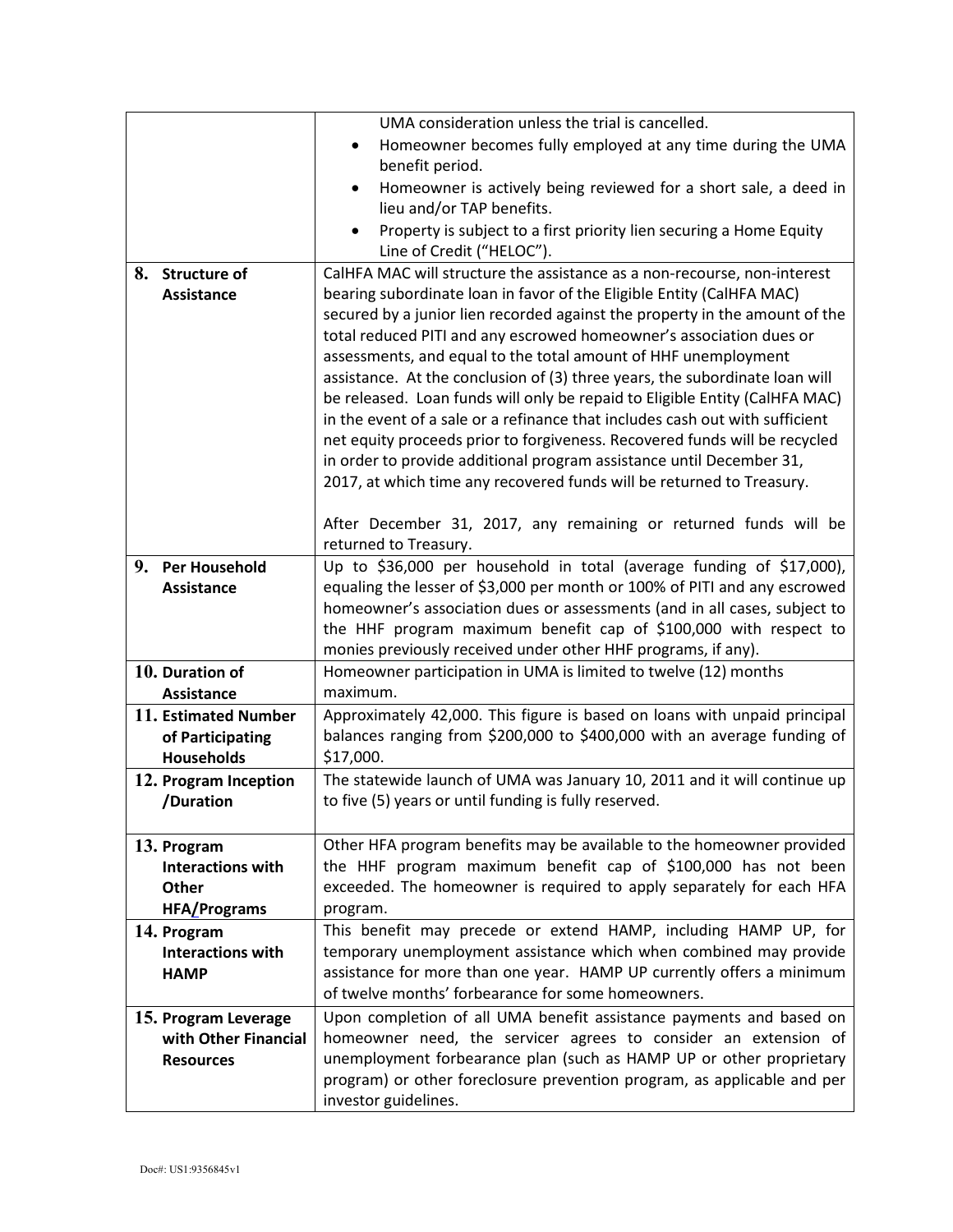|                                          | CalHFA MAC will request that the loan servicer waive fees (e.g., NSF and<br>late charges). |  |
|------------------------------------------|--------------------------------------------------------------------------------------------|--|
| 16. Qualify as an<br><b>Unemployment</b> | ⊠ Yes<br>□ No                                                                              |  |
| Program                                  |                                                                                            |  |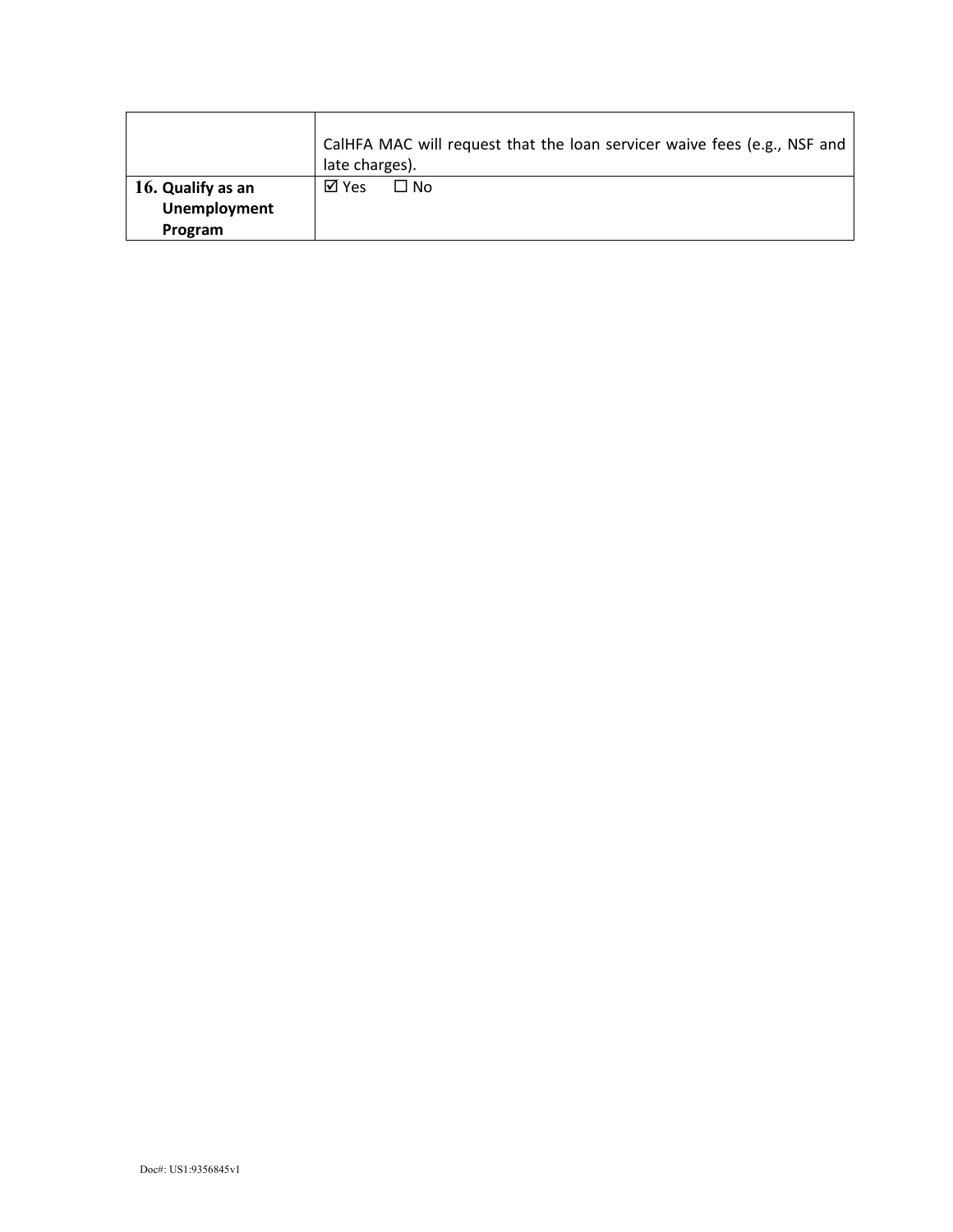# **California Housing Finance Agency Mortgage Assistance Corporation ("CalHFA MAC")**

#### **MORTGAGE REINSTATEMENT ASSISTANCE PROGRAM**

| 1. | <b>Program Overview</b>        | The Mortgage Reinstatement Assistance Program ("MRAP") is one of            |
|----|--------------------------------|-----------------------------------------------------------------------------|
|    |                                | CalHFA MAC's federally-funded programs developed to provide                 |
|    |                                | temporary financial assistance to eligible homeowners who wish to           |
|    |                                | remain in their homes, but are in imminent danger of losing their home to   |
|    |                                | foreclosure.                                                                |
|    |                                |                                                                             |
|    |                                | MRAP provides funds to assist income-qualified homeowners to help           |
|    |                                | them cure their delinquent first mortgage loan arrearages, which may        |
|    |                                | also include payments needed to reinstate their loans from foreclosure.     |
| 2. | <b>Program Goals</b>           | The MRAP will prevent avoidable foreclosures by helping homeowners          |
|    |                                |                                                                             |
|    |                                | reinstate their past due first mortgage loans.                              |
|    |                                |                                                                             |
|    |                                | MRAP will also mitigate the need for large reinstatement dollars to be      |
|    |                                | capitalized with remaining loan balance, and thus, broaden the              |
|    |                                | population of homeowners who qualify for modification.                      |
|    | 3. Target Population /         | MRAP is designed to target low-to-moderate income homeowners and            |
|    | <b>Areas</b>                   | address the needs of a homeowner's specific situation in lieu of targeting  |
|    |                                | certain regions or counties.                                                |
| 4. | <b>Program Allocation</b>      | \$165,900,000.00                                                            |
|    | (Excluding                     |                                                                             |
|    | Administrative                 |                                                                             |
|    | Expenses)                      |                                                                             |
| 5. | Eligibility<br><b>Borrower</b> | Homeowner qualifies as low-to-moderate income based on per-<br>$\bullet$    |
|    | <b>Criteria</b>                | household income thresholds set forth in the county in which the            |
|    |                                | homeowner resides. Income thresholds are as posted on the                   |
|    |                                | Keep Your Home California website.                                          |
|    |                                | Homeowner must complete and sign a Hardship Affidavit / 3rd<br>٠            |
|    |                                | Party Authorization to document the reason for the hardship.                |
|    |                                | Homeowners who have recently encountered a financial hardship<br>$\bullet$  |
|    |                                | due to their military service are eligible.                                 |
|    |                                | Homeowner has adequate income to sustain reinstated first-lien<br>$\bullet$ |
|    |                                | mortgage loan, per CalHFA MAC approved investor guidelines.                 |
|    |                                | Homeowner must agree to provide all necessary documentation<br>$\bullet$    |
|    |                                | to satisfy program guidelines within the timeframes established             |
|    |                                | by CalHFA MAC.                                                              |
|    |                                | Mortgage loan is delinquent as substantiated by homeowner's                 |
|    |                                | hardship documentation. The delinquency and the total amount                |
|    |                                | required to cure the delinquency is verified with the servicer.             |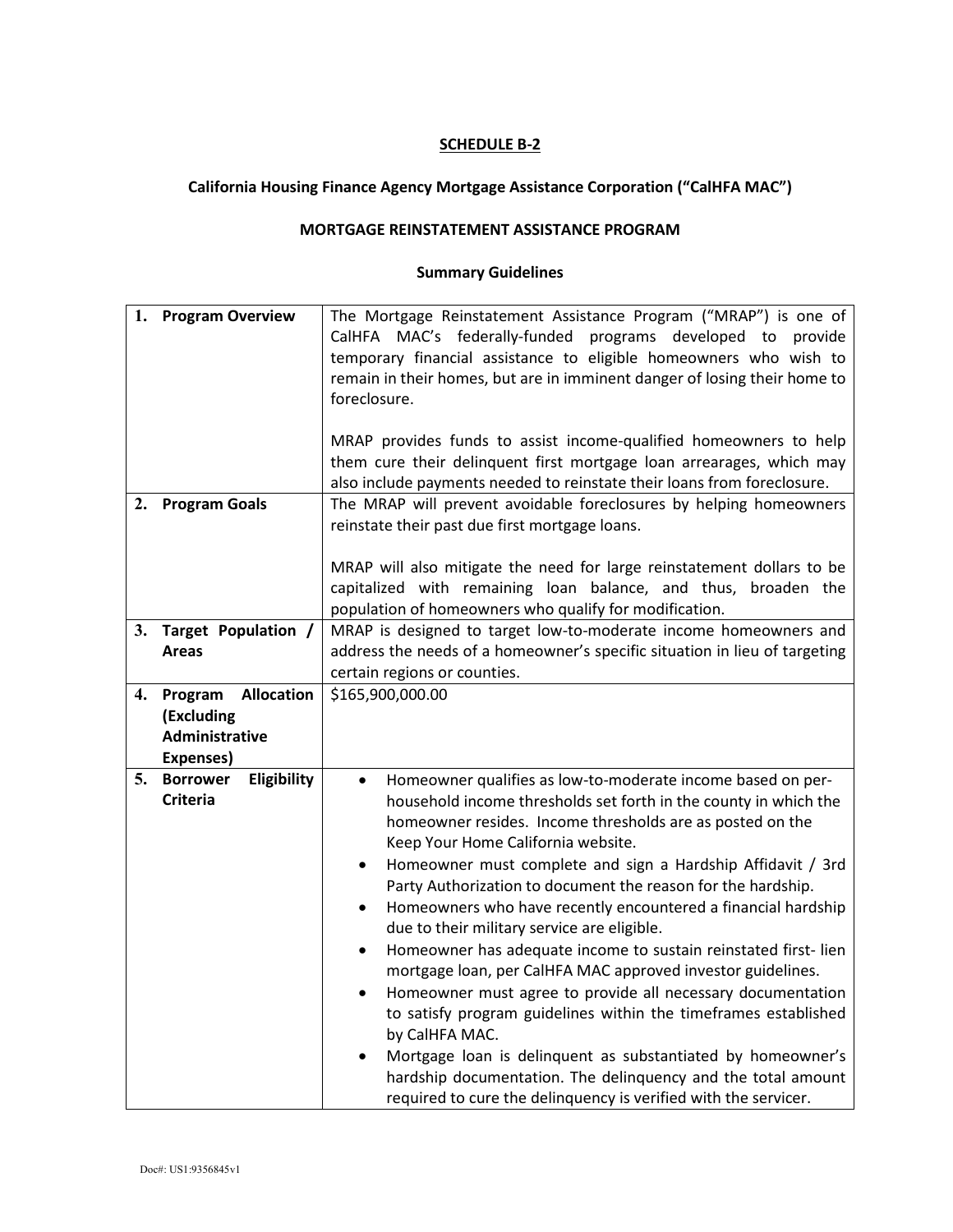|                                 | Loans in foreclosure are eligible.<br>٠                                                                              |
|---------------------------------|----------------------------------------------------------------------------------------------------------------------|
|                                 | The homeowner's first-lien PITI, and any escrowed homeowner's                                                        |
|                                 | association dues or assessments, payment must be a maximum of                                                        |
|                                 | 38% of the gross household income excluding temporary income                                                         |
|                                 | (e.g., unemployment or short-term disability benefits) to meet                                                       |
|                                 | definition of an affordable payment. Reinstatement<br>the                                                            |
|                                 | assistance may be combined with a loan modification (that meets                                                      |
|                                 | the CalHFA MAC modification and program guidelines) in order to                                                      |
|                                 | achieve the definition of an affordable payment.                                                                     |
|                                 | On a case by case basis, CalHFA MAC reserves the right to review                                                     |
|                                 | and approve investor program guidelines that utilize affordable                                                      |
|                                 | mortgage definitions greater than 38%.                                                                               |
|                                 | General program eligibility is determined by CalHFA MAC based                                                        |
|                                 | on information received from the homeowner. Program-specific                                                         |
|                                 | eligibility is determined by CalHFA MAC on a first-come, first-                                                      |
|                                 | approved basis until program funds and funding reserves have                                                         |
|                                 | been exhausted. Loan servicer will implement the HHF program                                                         |
|                                 | based on participation agreement terms and conditions.                                                               |
| <b>Property / Loan</b><br>6.    | Current, unpaid principal balance ("UPB") (includes the interest-                                                    |
| <b>Eligibility Criteria</b>     | bearing unpaid principal balance and any existing non-interest                                                       |
|                                 | bearing forbearance balance) of the first-lien mortgage loan is not                                                  |
|                                 | greater than \$729,750.                                                                                              |
|                                 | The property securing the mortgage loan must not be                                                                  |
|                                 | abandoned, vacant or condemned.                                                                                      |
|                                 | The applicant must own and occupy the single family, 1-4 unit                                                        |
|                                 | home (an attached or detached house or a condominium unit)                                                           |
|                                 | located in California and it must be their primary residence.                                                        |
|                                 | Mobile homes are eligible if they are permanently affixed to the<br>real property that is secured by the first lien. |
| <b>Program Exclusions</b><br>7. | Homeowner is in "active" bankruptcy. Homeowners who have<br>$\bullet$                                                |
|                                 | previously filed bankruptcy are eligible for consideration only                                                      |
|                                 | with proof of court order "Dismissal" or "Discharge".                                                                |
|                                 | MRAP benefit assistance request for reinstatement with a first-                                                      |
|                                 | lien PITI and any escrowed homeowner's association dues or                                                           |
|                                 | assessments, payment of greater than 38% of the homeowner's                                                          |
|                                 | gross monthly household income, excluding temporary income                                                           |
|                                 | (e.g., unemployment or short-term disability benefits) will be                                                       |
|                                 | unaffordable<br>excluded<br>considered<br>and<br>is<br>from<br><b>MRAP</b>                                           |
|                                 | reinstatement benefit assistance unless that assistance is                                                           |
|                                 | combined with a loan modification (that meets CalHFA MAC                                                             |
|                                 | modification and program guidelines).                                                                                |
|                                 | Loan is less than two (2) payments past due as of the date of                                                        |
|                                 | request for assistance.                                                                                              |
|                                 | Property is subject to a first priority lien securing a Home Equity                                                  |
|                                 | Line of Credit ("HELOC").                                                                                            |
| 8.<br><b>Structure of</b>       | CalHFA MAC will structure the assistance as a non-recourse, non-interest                                             |
|                                 | bearing subordinate loan in favor of the Eligible Entity (CalHFA MAC)                                                |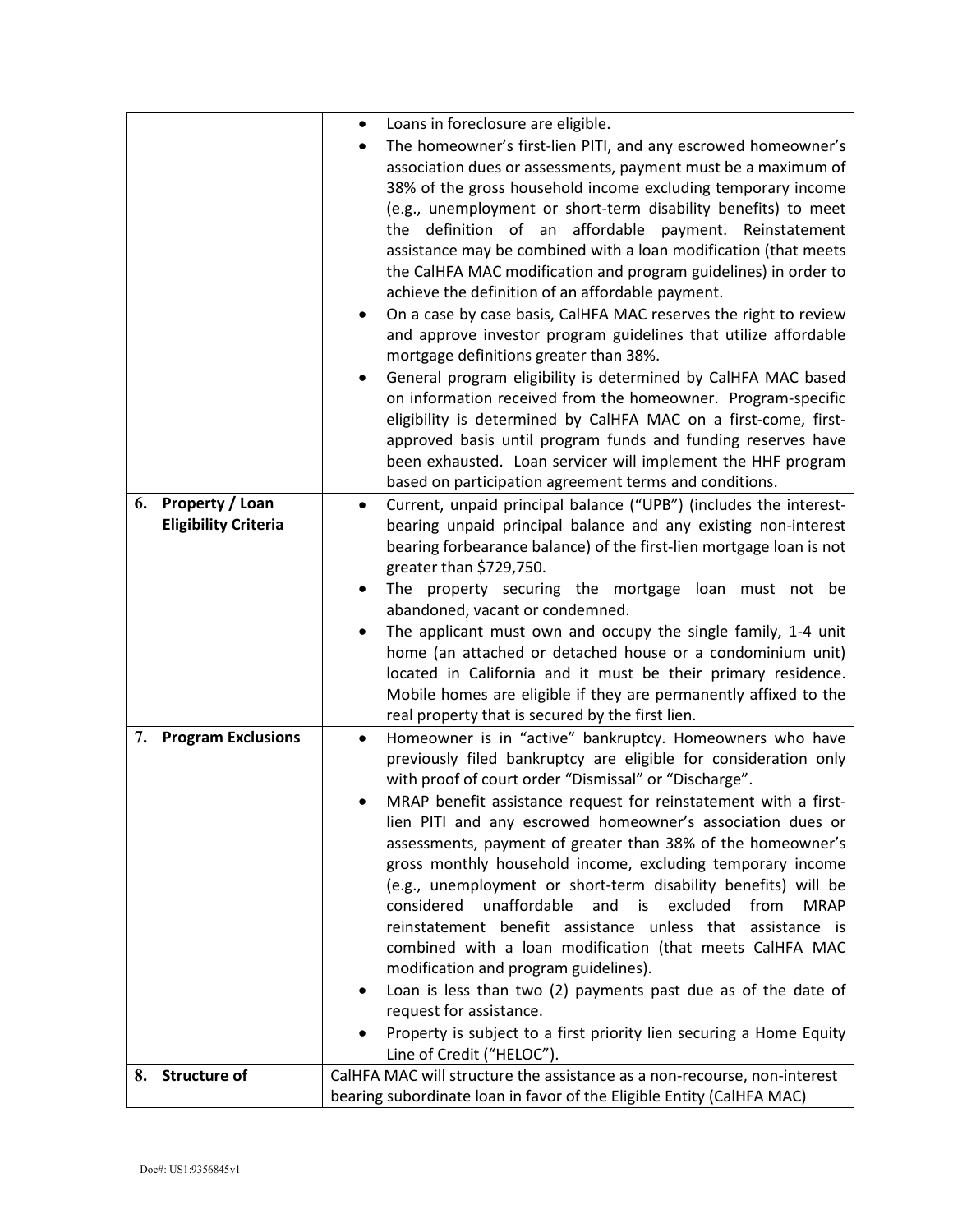|    | Assistance                                                       | secured by a junior lien recorded against the property in the amount of<br>the HHF assistance. At the conclusion of (3) three years, the subordinate<br>loan will be released. Loan funds will only be repaid to Eligible Entity<br>(CalHFA MAC) in the event of a sale or a refinance that includes cash out<br>with sufficient net equity proceeds prior to forgiveness. Recovered funds<br>will be recycled in order to provide additional program assistance until<br>December 31, 2017, at which time any recovered funds will be returned<br>to Treasury.<br>After December 31, 2017, any remaining or returned funds will be |
|----|------------------------------------------------------------------|-------------------------------------------------------------------------------------------------------------------------------------------------------------------------------------------------------------------------------------------------------------------------------------------------------------------------------------------------------------------------------------------------------------------------------------------------------------------------------------------------------------------------------------------------------------------------------------------------------------------------------------|
|    |                                                                  | returned to Treasury.                                                                                                                                                                                                                                                                                                                                                                                                                                                                                                                                                                                                               |
| 9. | <b>Per Household</b><br><b>Assistance</b>                        | Up to \$25,000 per household in total (average funding of \$18,000) for PITI<br>and any escrowed homeowner's association dues or assessments,<br>arrearages (and in all cases, subject to the HHF program maximum<br>benefit cap of \$100,000 with respect to monies previously received under<br>other HHF programs, if any).                                                                                                                                                                                                                                                                                                      |
|    | 10. Duration of<br><b>Assistance</b>                             | Available on a one-time only basis, per household.                                                                                                                                                                                                                                                                                                                                                                                                                                                                                                                                                                                  |
|    | 11. Estimated Number<br>of Participating<br><b>Households</b>    | Approximately 9,200. This figure is based on loans with unpaid principal<br>balances ranging from \$200,000 to \$400,000 with an average funding of<br>\$18,000.                                                                                                                                                                                                                                                                                                                                                                                                                                                                    |
|    | 12. Program Inception /<br><b>Duration</b>                       | The statewide launch of MRAP was February 7, 2011 and it will continue<br>up to five (5) years or until funding is fully reserved.                                                                                                                                                                                                                                                                                                                                                                                                                                                                                                  |
|    | 13. Program Interactions<br>with Other HFA<br><b>Programs</b>    | Other HFA program benefits may be available to the homeowner<br>provided the HHF program maximum benefit cap of \$100,000 has not<br>been exceeded. The homeowner is required to apply separately for each<br>HFA program.                                                                                                                                                                                                                                                                                                                                                                                                          |
|    | 14. Program Interactions<br>with HAMP                            | MRAP will serve as a gateway to HAMP which may include principal<br>reduction of homeowner's mortgage.                                                                                                                                                                                                                                                                                                                                                                                                                                                                                                                              |
|    | 15. Program Leverage<br>with Other Financial<br><b>Resources</b> | CalHFA MAC will require that the servicer waive all accrued and unpaid<br>late charges and NSF fees for all payments funded with MRAP benefits.                                                                                                                                                                                                                                                                                                                                                                                                                                                                                     |
|    | 16. Qualify as an<br><b>Unemployment</b><br>Program              | $\boxtimes$ No<br>$\Box$ Yes                                                                                                                                                                                                                                                                                                                                                                                                                                                                                                                                                                                                        |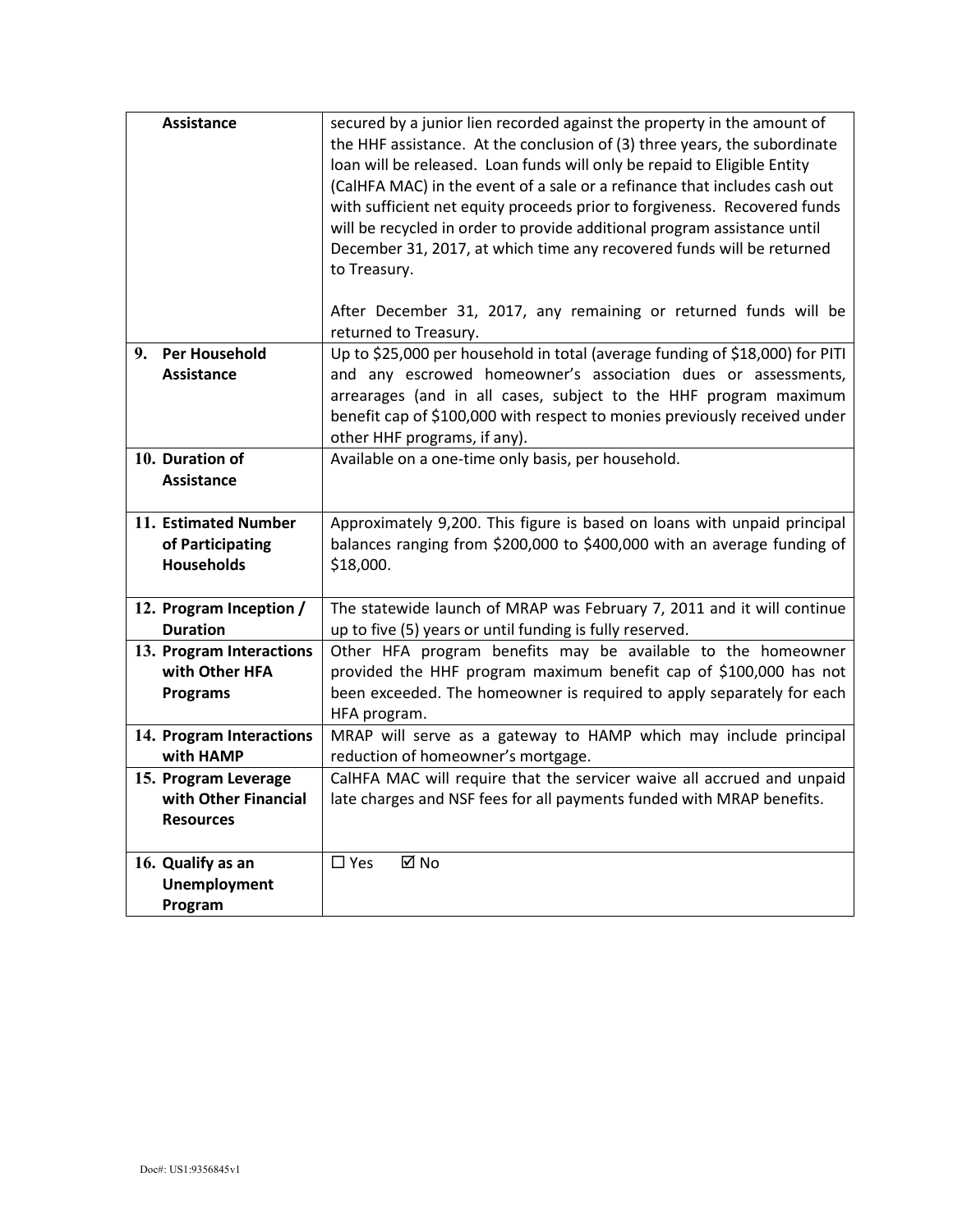# **California Housing Finance Agency Mortgage Assistance Corporation ("CalHFA MAC")**

#### **PRINCIPAL REDUCTION PROGRAM**

| 1. | <b>Program Overview</b>        | The Principal Reduction Program ("PRP") is one of CalHFA MAC's             |  |
|----|--------------------------------|----------------------------------------------------------------------------|--|
|    |                                | federally-funded programs developed with a goal to provide capital to      |  |
|    |                                | homeowners who have suffered an eligible hardship in order to reduce       |  |
|    |                                | the outstanding principal balances of qualifying properties with negative  |  |
|    |                                | equity.                                                                    |  |
|    |                                |                                                                            |  |
|    |                                | PRP will provide monies to reduce the principal balance of the first       |  |
|    |                                | mortgage in connection with a loan recast, modification or a stand-alone   |  |
|    |                                | curtailment, each with the purpose of establishing an appropriate level of |  |
|    |                                | affordability and/or debt for eligible homeowners with qualifying          |  |
|    |                                | properties.                                                                |  |
| 2. | <b>Program Goals</b>           | The PRP will reduce the principal balance of underwater mortgages in       |  |
|    |                                | cooperation with participating servicers in connection with a loan recast, |  |
|    |                                | modification, or a stand-alone curtailment, to help<br>qualifying          |  |
|    |                                | homeowners stay in their homes.                                            |  |
|    |                                |                                                                            |  |
|    |                                | PRP will help homeowners stay in their homes by helping them achieve       |  |
|    |                                | an affordable payment, an appropriate level of debt or both in             |  |
|    |                                | accordance with program guidelines.                                        |  |
| 3. | Target Population /            | PRP is designed to target low-to-moderate income homeowners and            |  |
|    | <b>Areas</b>                   | address the needs of a homeowner's specific situation in lieu of targeting |  |
|    |                                | certain regions or counties.                                               |  |
| 4. | <b>Program Allocation</b>      | \$931,442,793.52                                                           |  |
|    | (Excluding                     |                                                                            |  |
|    | Administrative                 |                                                                            |  |
|    | Expenses)                      |                                                                            |  |
| 5. | <b>Borrower</b><br>Eligibility | Homeowner qualifies as low-to-moderate income based on per-<br>$\bullet$   |  |
|    | <b>Criteria</b>                | household income thresholds set forth in the county in which the           |  |
|    |                                | homeowner resides. Income thresholds are as posted on the                  |  |
|    |                                | Keep Your Home California website.                                         |  |
|    |                                | Homeowner completes and signs a Hardship Affidavit / 3rd Party             |  |
|    |                                | Authorization to document the reason for hardship.                         |  |
|    |                                | Homeowners who have recently encountered a financial hardship              |  |
|    |                                | due to their military service are eligible.                                |  |
|    |                                | Homeowner has adequate income to sustain post-assistance<br>٠              |  |
|    |                                | mortgage payments.                                                         |  |
|    |                                | Homeowner's post-assistance, first-lien PITI (including any                |  |
|    |                                | escrowed homeowner's association dues or assessments) must                 |  |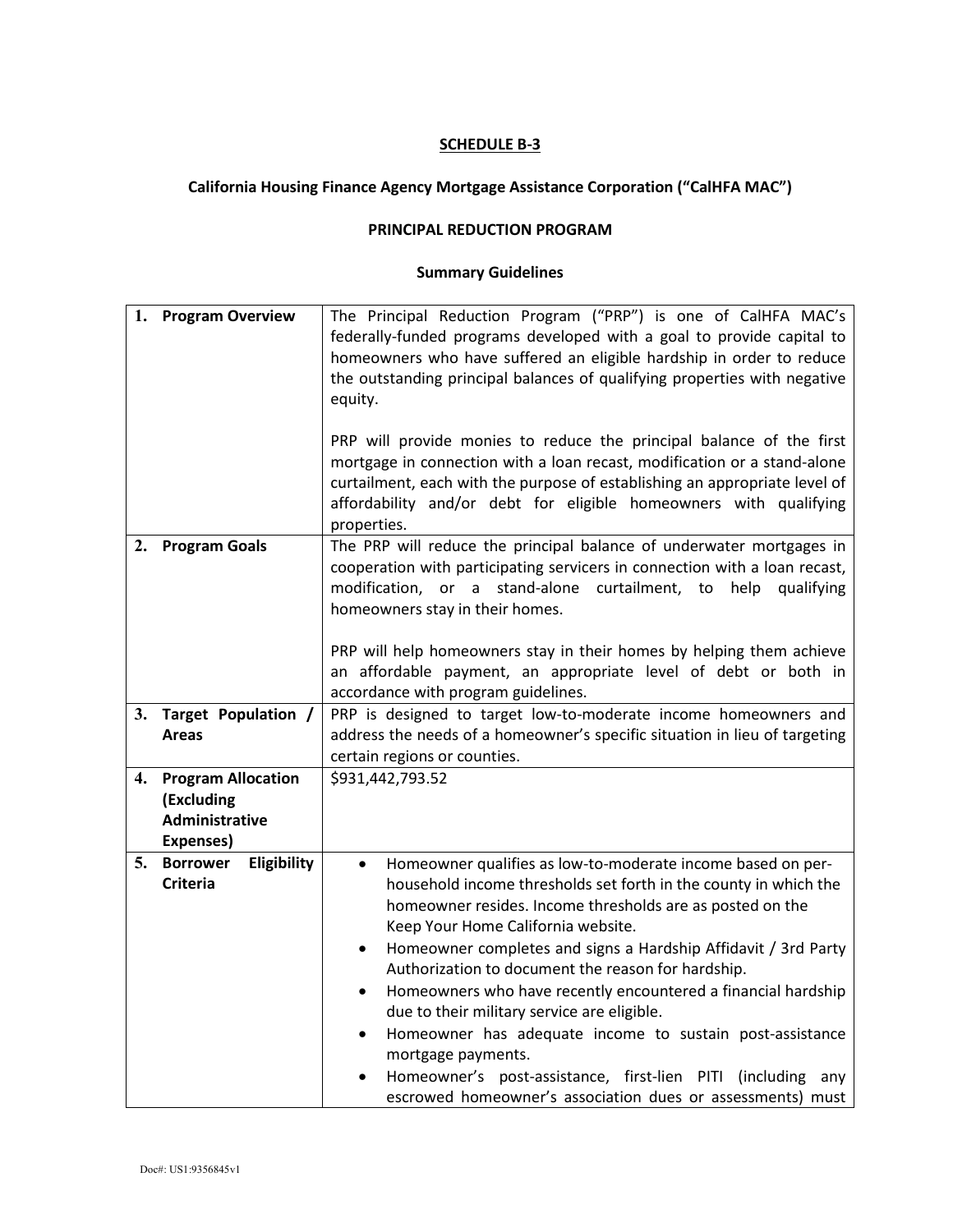|                             | meet CalHFA's definition of an "Affordable Payment," which<br>means that the homeowner's monthly mortgage payment is no                      |
|-----------------------------|----------------------------------------------------------------------------------------------------------------------------------------------|
|                             | greater than 38% of the gross household income excluding                                                                                     |
|                             | temporary income (e.g., unemployment or short-term disability<br>benefits). On a case-by-case basis, CalHFA MAC reserves the right           |
|                             | to review and approve investor program guidelines that utilize                                                                               |
|                             | post-assistance affordable mortgage definitions greater than                                                                                 |
|                             | 38%.                                                                                                                                         |
|                             | Homeowner agrees to provide all necessary documentation to<br>satisfy program guidelines within the timeframes established by<br>CalHFA MAC. |
|                             | Mortgage loan must be delinquent or meet the CalHFA MAC<br>definition of imminent default as substantiated by homeowner's                    |
|                             | hardship documentation.<br>General program eligibility is<br>determined by CalHFA MAC based on information received from                     |
|                             | the homeowner. Program-specific eligibility is determined by                                                                                 |
|                             | CalHFA MAC on a first-come/first-approved basis until program                                                                                |
|                             | funds and funding reserves have been exhausted. Loan servicer<br>will implement the HHF program based on participation                       |
|                             | agreement terms and conditions.                                                                                                              |
|                             | When homeowner's pre-assistance monthly mortgage payment is                                                                                  |
|                             | determined unaffordable by CalHFA MAC, the servicer will reduce                                                                              |
|                             | the qualifying principal balance in conjunction with a loan recast                                                                           |
|                             | or modification to help the homeowner achieve an affordable<br>monthly mortgage payment and an appropriate level of debt per                 |
|                             | CalHFA MAC guidelines. Such loan modification, must meet the                                                                                 |
|                             | CalHFA MAC modification and program guidelines.                                                                                              |
| Property / Loan<br>6.       | Current, unpaid principal balance ("UPB") (includes the interest-<br>٠                                                                       |
| <b>Eligibility Criteria</b> | bearing unpaid principal balance and any existing non-interest<br>bearing forbearance balance) of the first-lien mortgage loan is not        |
|                             | greater than \$729,750.<br>The property securing the mortgage<br>loan must not be                                                            |
|                             | abandoned, vacant or condemned.                                                                                                              |
|                             | The applicant must own and occupy the single family, 1-4 unit<br>home (an attached or detached house or a condominium unit)                  |
|                             | located in California and it must be their primary residence.                                                                                |
|                             | Mobile homes are eligible if they are permanently affixed to the                                                                             |
|                             | real property that is secured by the first lien.                                                                                             |
|                             | A pre-assistance loan-to-value ("LTV") ratio of greater than 120%<br>is considered a hardship indicative of imminent default.                |
|                             | If a qualifying, first-lien mortgage loan is delinquent, the servicer                                                                        |
|                             | must utilize the PRP monies to bring the mortgage loan current                                                                               |
|                             | before applying PRP monies to the homeowner's principal                                                                                      |
|                             | balance.                                                                                                                                     |
|                             | Servicer may apply PRP monies as a stand-alone curtailment to<br>reduce the homeowner's UPB in order to help the homeowner                   |
|                             | establish an appropriate level of debt as determined by CalHFA                                                                               |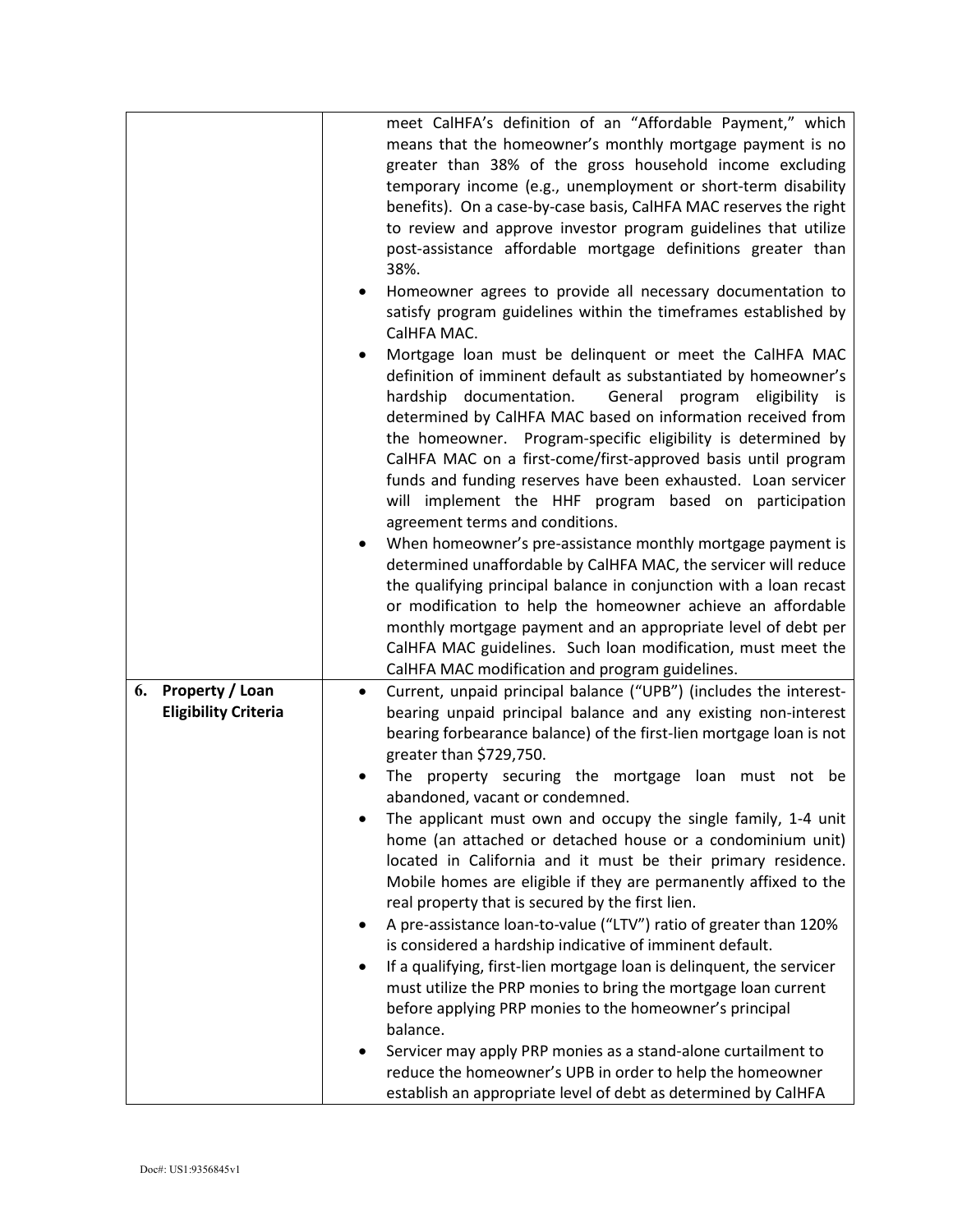|    |                           | MAC only when all four of the following conditions exist:                                                                                   |
|----|---------------------------|---------------------------------------------------------------------------------------------------------------------------------------------|
|    |                           | Loan restricts a loan recast or modification,<br>$\circ$                                                                                    |
|    |                           | Pre-assistance LTV ratio is 120% or greater,<br>$\circ$                                                                                     |
|    |                           | Such homeowner must not have assets (excluding<br>$\circ$                                                                                   |
|    |                           | retirement assets) equal to or greater than the amount of                                                                                   |
|    |                           | PRP assistance, and                                                                                                                         |
|    |                           | Pre-assistance mortgage payment meets CalHFA MAC's<br>$\circ$                                                                               |
|    |                           | definition of an Affordable Payment.                                                                                                        |
|    |                           | Loans in foreclosure may be eligible.                                                                                                       |
| 7. | <b>Program Exclusions</b> | Homeowner is in "active" bankruptcy. Homeowners who have<br>$\bullet$                                                                       |
|    |                           | previously filed bankruptcy are eligible for consideration only                                                                             |
|    |                           | with proof of court order "Dismissal" or "Discharge".                                                                                       |
|    |                           | Homeowner fails to satisfy lender underwriting guidelines.                                                                                  |
|    |                           | Homeowners post-assistance LTV is less than 105% or greater<br>than 140%.                                                                   |
|    |                           | Homeowner's pre-assistance total monthly first-lien mortgage                                                                                |
|    |                           | payment PITI (principal, interest, taxes and insurance) and                                                                                 |
|    |                           | escrowed association fees, as applicable, calculated on the                                                                                 |
|    |                           | current UPB, including outstanding non-interest<br>bearing                                                                                  |
|    |                           | forbearance amount, is less than 31% of the homeowner's gross                                                                               |
|    |                           | monthly household income, excluding temporary income (e.g.,                                                                                 |
|    |                           | unemployment and short-term disability benefits), as determined<br>by CalHFA MAC at the time of a homeowner's application for               |
|    |                           | assistance.                                                                                                                                 |
|    |                           | Property is subject to a first priority lien securing a Home Equity                                                                         |
|    |                           | Line of Credit ("HELOC").                                                                                                                   |
| 8. | <b>Structure of</b>       | In the event that CalHFA MAC receives less than 100% match in funds by                                                                      |
|    | <b>Assistance</b>         | the lender/servicer, CalHFA MAC will structure the assistance as a non-                                                                     |
|    |                           | recourse, non-interest bearing subordinate loan in favor of the Eligible                                                                    |
|    |                           | Entity (CalHFA MAC) secured by a junior lien recorded against the<br>property in the amount of the HHF assistance. At the conclusion of (5) |
|    |                           | five years, the subordinate loan will be released. Loan funds will only be                                                                  |
|    |                           | repaid to Eligible Entity (CalHFA MAC) in the event of a sale or a refinance                                                                |
|    |                           | that includes cash out with sufficient net equity proceeds prior to                                                                         |
|    |                           | forgiveness. Recovered funds will be recycled in order to provide                                                                           |
|    |                           | additional program assistance until December 31, 2017, at which time                                                                        |
|    |                           | any recovered funds will be returned to Treasury.                                                                                           |
|    |                           | If the lender/servicer matches the assistance in an amount equal to or                                                                      |
|    |                           | greater than 100% of the PRP assistance provided to the homeowner,                                                                          |
|    |                           | then the assistance need not be structured as a loan to the homeowner.                                                                      |
|    |                           |                                                                                                                                             |
|    |                           | After December 31, 2017, any remaining or returned funds will be                                                                            |
|    |                           | returned to Treasury.                                                                                                                       |
| 9. | Per Household             | Up to \$100,000 per household (average funding has been \$67,000), less                                                                     |
|    | Assistance                | program monies previously received under other HHF programs.                                                                                |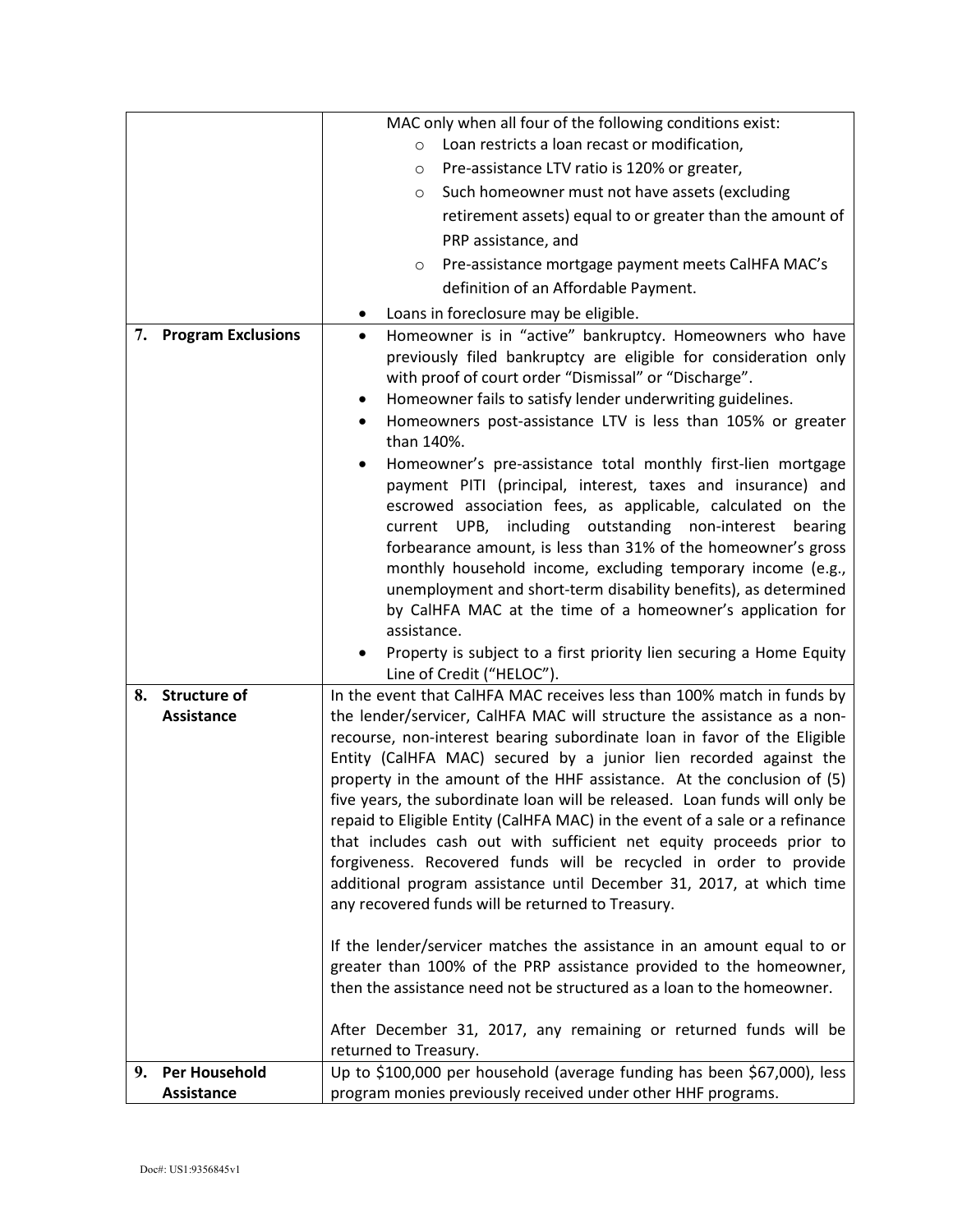| 10. Duration of          | In most cases, assistance will be available to households on a one-time     |  |  |  |
|--------------------------|-----------------------------------------------------------------------------|--|--|--|
| <b>Assistance</b>        | only basis; provided, however, that CalHFA MAC reserves the right to        |  |  |  |
|                          | provide additional PRP benefits (not exceed the maximum program             |  |  |  |
|                          | assistance amount per household) to previous PRP recipients if the          |  |  |  |
|                          | homeowner has suffered a subsequent, qualifying hardship.                   |  |  |  |
| 11. Estimated Number     | Approximately 14,000. This figure is based on loans with unpaid principal   |  |  |  |
| of Participating         | balances ranging from \$200,000 to \$400,000, with an average funding of    |  |  |  |
| <b>Households</b>        | \$67,000.                                                                   |  |  |  |
| 12. Program Inception /  | The statewide launch of PRP was February 7, 2011 and it will continue up    |  |  |  |
| <b>Duration</b>          | to five (5) years or until funding is fully reserved.                       |  |  |  |
| 13. Program Interactions | Other HFA program benefits may be available to the homeowner                |  |  |  |
| with Other HFA           | provided the HHF program maximum benefit cap of \$100,000 has not           |  |  |  |
| <b>Programs</b>          | been exceeded. The homeowner is required to apply separately for each       |  |  |  |
|                          | HFA program.                                                                |  |  |  |
| 14. Program Interactions | PRP may work in conjunction with a HAMP modification to help eligible       |  |  |  |
| with HAMP                | homeowners achieve desired income ratios, payment affordability and         |  |  |  |
|                          | establish an appropriate level of debt. PRP may be used to reduce or        |  |  |  |
|                          | eliminate an existing non-interest bearing forbearance balance from a       |  |  |  |
|                          | previous HAMP loan modification as described in the MHA Handbook,           |  |  |  |
|                          | Principal Curtailments Following Modification section. PRP may also be      |  |  |  |
|                          | combined or used in conjunction with the HAMP Principal Reduction           |  |  |  |
|                          | Alternative (PRA). PRP funds are not eligible in any combination to qualify |  |  |  |
|                          | for HAMP PRA investor incentive compensation.                               |  |  |  |
| 15. Program Leverage     | CalHFA MAC will require that the servicer waive all accrued and unpaid      |  |  |  |
| with Other Financial     | late charges and NSF fees at the time the modification agreement is         |  |  |  |
| <b>Resources</b>         | completed. CalHFA MAC will require the servicer to waive any associated     |  |  |  |
|                          | recast or modification fee.                                                 |  |  |  |
| 16. Qualify as an        | ⊠ No<br>$\Box$ Yes                                                          |  |  |  |
| Unemployment             |                                                                             |  |  |  |
| Program                  |                                                                             |  |  |  |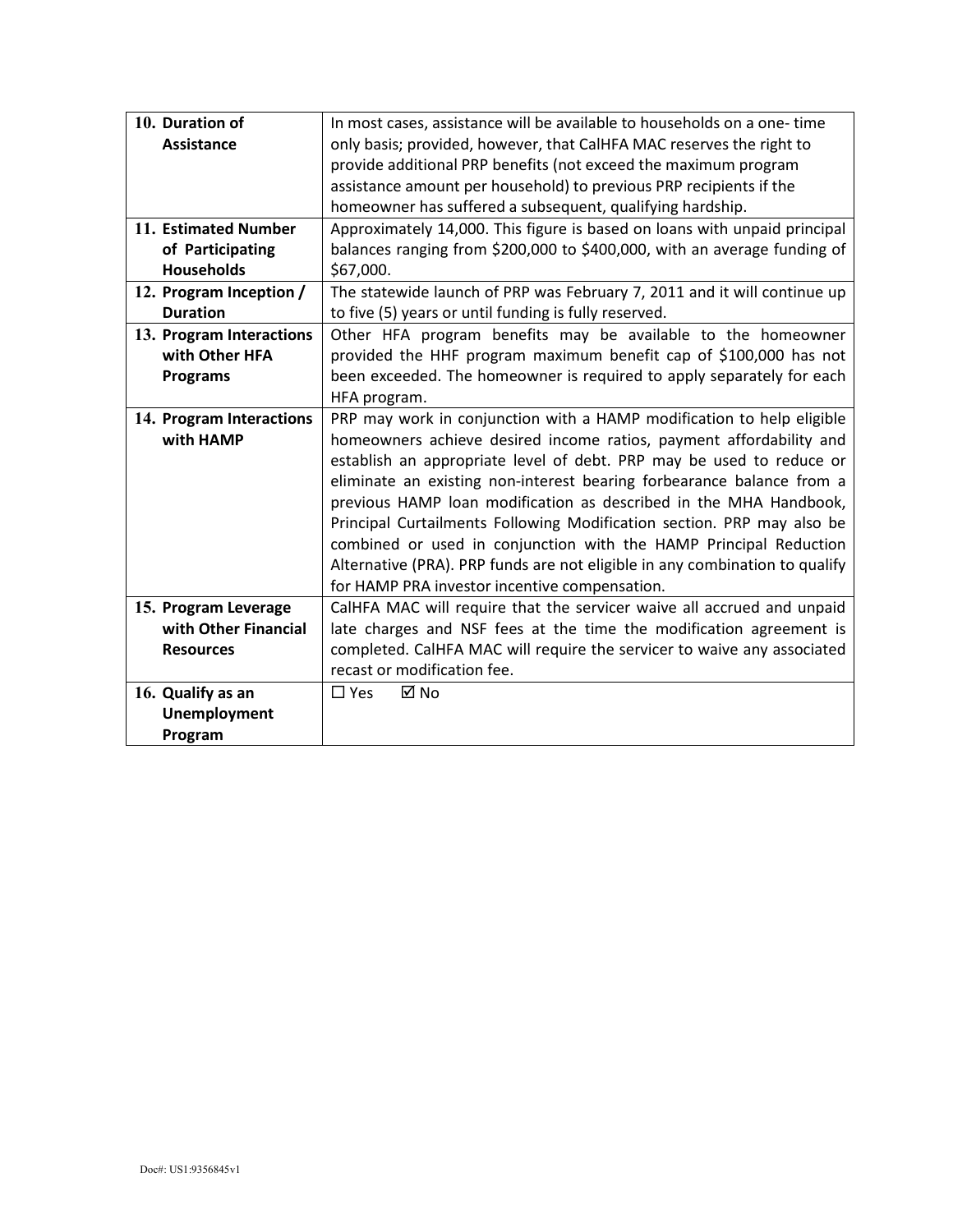# **California Housing Finance Agency Mortgage Assistance Corporation ("CalHFA MAC")**

#### **THE TRANSITION ASSISTANCE PROGRAM**

| 1. | <b>Program Overview</b>                                                | The Transition Assistance Program ("TAP") is one of CalHFA MAC's<br>federally-funded programs developed to provide eligible homeowners<br>with transition assistance when it is determined that they can no longer<br>afford their home.                                                                                                                                                                                                                                                                                                                      |  |  |  |  |  |  |  |
|----|------------------------------------------------------------------------|---------------------------------------------------------------------------------------------------------------------------------------------------------------------------------------------------------------------------------------------------------------------------------------------------------------------------------------------------------------------------------------------------------------------------------------------------------------------------------------------------------------------------------------------------------------|--|--|--|--|--|--|--|
|    |                                                                        | TAP will be used in conjunction with short sale and deed-in-lieu programs<br>to help homeowners make a smooth transition to housing. Homeowners<br>will be required to occupy and maintain the property until the home is<br>sold or returned to the lender as negotiated.                                                                                                                                                                                                                                                                                    |  |  |  |  |  |  |  |
|    |                                                                        | Program funds will be available on a one-time only basis up to \$5,000 per<br>household and can be used or layered with other CalHFA MAC HHF<br>programs. Funds will be sent to the homeowner after the short sale or<br>deed-in-lieu of foreclosure closing. Funds are intended to help the<br>homeowner secure new housing (e.g., rent, moving expenses, and<br>security deposits) and will also be available for transition assistance<br>counseling services.                                                                                             |  |  |  |  |  |  |  |
| 2. | <b>Program Goals</b>                                                   | CalHFA MAC envisions that these monies would be used to complement<br>other federal or lender programs designed specifically to stabilize<br>communities by providing assistance to homeowners who have suffered a<br>financial hardship and as a result are no longer financially able to afford<br>their mortgage payments.                                                                                                                                                                                                                                 |  |  |  |  |  |  |  |
| 3. | Target Population /<br><b>Areas</b>                                    | TAP is designed to target low-to-moderate income homeowners and<br>address the needs of a homeowner's specific situation in lieu of targeting<br>certain regions or counties.                                                                                                                                                                                                                                                                                                                                                                                 |  |  |  |  |  |  |  |
| 4. | <b>Program Allocation</b><br>(Excluding<br>Administrative<br>Expenses) | \$5,000,000.00                                                                                                                                                                                                                                                                                                                                                                                                                                                                                                                                                |  |  |  |  |  |  |  |
| 5. | <b>Borrower</b><br>Eligibility<br><b>Criteria</b>                      | Homeowner qualifies as low-to-moderate income based on per-<br>$\bullet$<br>household income thresholds set forth in the county in which the<br>homeowner resides. Income thresholds are as posted on the<br>Keep Your Home California website.<br>Homeowner must complete and sign a Hardship Affidavit / 3rd<br>Party Authorization to document the reason for the hardship.<br>Homeowners who have recently encountered a financial hardship<br>due to their military service are eligible.<br>Homeowner must agree to provide all necessary documentation |  |  |  |  |  |  |  |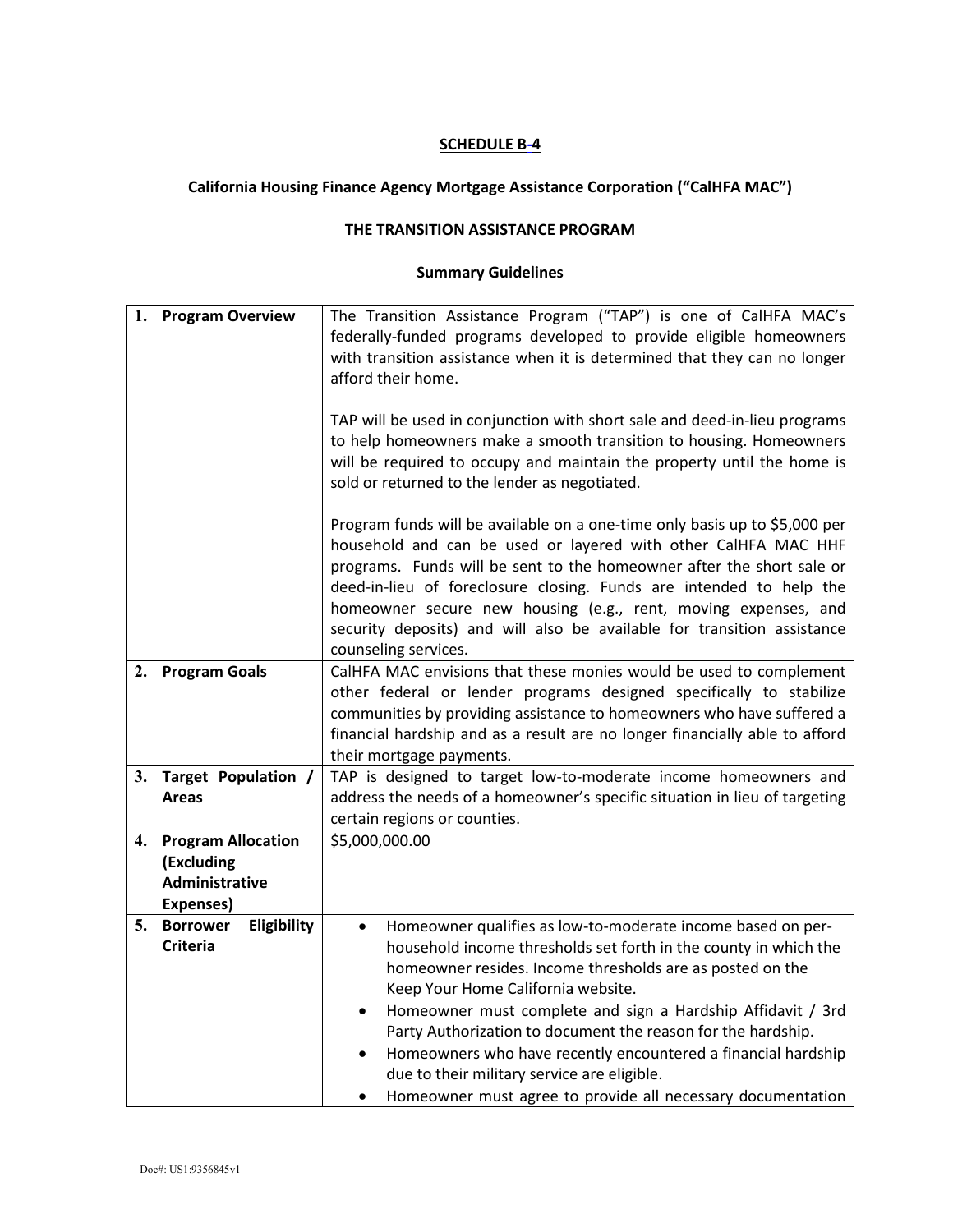|    |                                           | to satisfy program guidelines established by CalHFA MAC.                                                                          |  |  |  |  |  |
|----|-------------------------------------------|-----------------------------------------------------------------------------------------------------------------------------------|--|--|--|--|--|
|    |                                           | Mortgage loan is delinquent or at risk of imminent default as<br>$\bullet$                                                        |  |  |  |  |  |
|    |                                           | substantiated by homeowner's hardship documentation. Loans in                                                                     |  |  |  |  |  |
|    |                                           | foreclosure are eligible.                                                                                                         |  |  |  |  |  |
|    |                                           | General program eligibility is determined by CalHFA MAC based                                                                     |  |  |  |  |  |
|    |                                           | on information received from the homeowner. Program-specific                                                                      |  |  |  |  |  |
|    |                                           | eligibility is determined by CalHFA MAC on a first-come, first-                                                                   |  |  |  |  |  |
|    |                                           | approved basis until program funds and funding reserves have                                                                      |  |  |  |  |  |
|    |                                           | been exhausted. Loan servicer will implement the HHF program                                                                      |  |  |  |  |  |
|    |                                           | based on participation agreement terms and conditions.                                                                            |  |  |  |  |  |
| 6. | Property / Loan                           | Current, unpaid principal balance ("UPB") (includes the interest-                                                                 |  |  |  |  |  |
|    | <b>Eligibility Criteria</b>               | bearing unpaid principal balance and any existing non-interest                                                                    |  |  |  |  |  |
|    |                                           | bearing forbearance balance) of the first-lien mortgage loan is not                                                               |  |  |  |  |  |
|    |                                           | greater than \$729,750.                                                                                                           |  |  |  |  |  |
|    |                                           | The property securing the mortgage loan must not be                                                                               |  |  |  |  |  |
|    |                                           | abandoned, vacant or condemned.                                                                                                   |  |  |  |  |  |
|    |                                           | The applicant must own and occupy the single family, 1-4 unit                                                                     |  |  |  |  |  |
|    |                                           | home (an attached or detached house or a condominium unit)                                                                        |  |  |  |  |  |
|    |                                           | located in California and it must be their primary residence.                                                                     |  |  |  |  |  |
|    |                                           | Mobile homes are eligible if they are permanently affixed to the                                                                  |  |  |  |  |  |
|    |                                           | real property that is secured by the first lien.                                                                                  |  |  |  |  |  |
| 7. | <b>Program Exclusions</b>                 | Homeowner is in "active" bankruptcy. Homeowners who have                                                                          |  |  |  |  |  |
|    |                                           | previously filed bankruptcy are eligible for consideration only                                                                   |  |  |  |  |  |
|    |                                           | with proof of court order "Dismissal" or "Discharge".                                                                             |  |  |  |  |  |
|    |                                           | Property is subject to a first priority lien securing a Home Equity                                                               |  |  |  |  |  |
|    |                                           | Line of Credit ("HELOC").                                                                                                         |  |  |  |  |  |
| 8. | <b>Structure of</b>                       | TAP assistance will not be structured as a loan.                                                                                  |  |  |  |  |  |
|    | <b>Assistance</b>                         |                                                                                                                                   |  |  |  |  |  |
|    |                                           | After December 31, 2017, any remaining or returned funds will be                                                                  |  |  |  |  |  |
|    |                                           | returned to Treasury.                                                                                                             |  |  |  |  |  |
| 9. | <b>Per Household</b>                      | Up to \$5,000 per household (average funding of \$5,000).                                                                         |  |  |  |  |  |
|    | <b>Assistance</b>                         |                                                                                                                                   |  |  |  |  |  |
|    | 10. Duration of                           | Available on a one-time only basis, per household.                                                                                |  |  |  |  |  |
|    | <b>Assistance</b><br>11. Estimated Number |                                                                                                                                   |  |  |  |  |  |
|    | of Participating                          | Approximately 1,000. This figure is based on loans with unpaid principal                                                          |  |  |  |  |  |
|    | <b>Households</b>                         | balances ranging from \$200,000 to \$400,000 with an average funding of                                                           |  |  |  |  |  |
|    | 12. Program Inception                     | \$5,000.                                                                                                                          |  |  |  |  |  |
|    | /Duration                                 | The statewide launch of TAP was February 7, 2011 and it will continue up<br>to five (5) years or until funding is fully reserved. |  |  |  |  |  |
|    | 13. Program Leverage                      | Other HFA program benefits may be available to the homeowner                                                                      |  |  |  |  |  |
|    | with Other HFA                            | provided the HHF program maximum benefit cap of \$100,000 has not                                                                 |  |  |  |  |  |
|    | <b>Programs</b>                           | been exceeded. The homeowner is required to apply separately for each                                                             |  |  |  |  |  |
|    |                                           | HFA program.                                                                                                                      |  |  |  |  |  |
|    | 14. Program Interactions                  | TAP complements HAMP and HAFA. The funds will leverage monies being                                                               |  |  |  |  |  |
|    | with HAMP                                 | made available through HAFA. Servicer is required to follow HAFA                                                                  |  |  |  |  |  |
|    |                                           | guidelines for allowable costs. In cases where the servicer has approved                                                          |  |  |  |  |  |
|    |                                           | the homeowner for a HAFA transaction, TAP dollars will be limited to                                                              |  |  |  |  |  |
|    |                                           |                                                                                                                                   |  |  |  |  |  |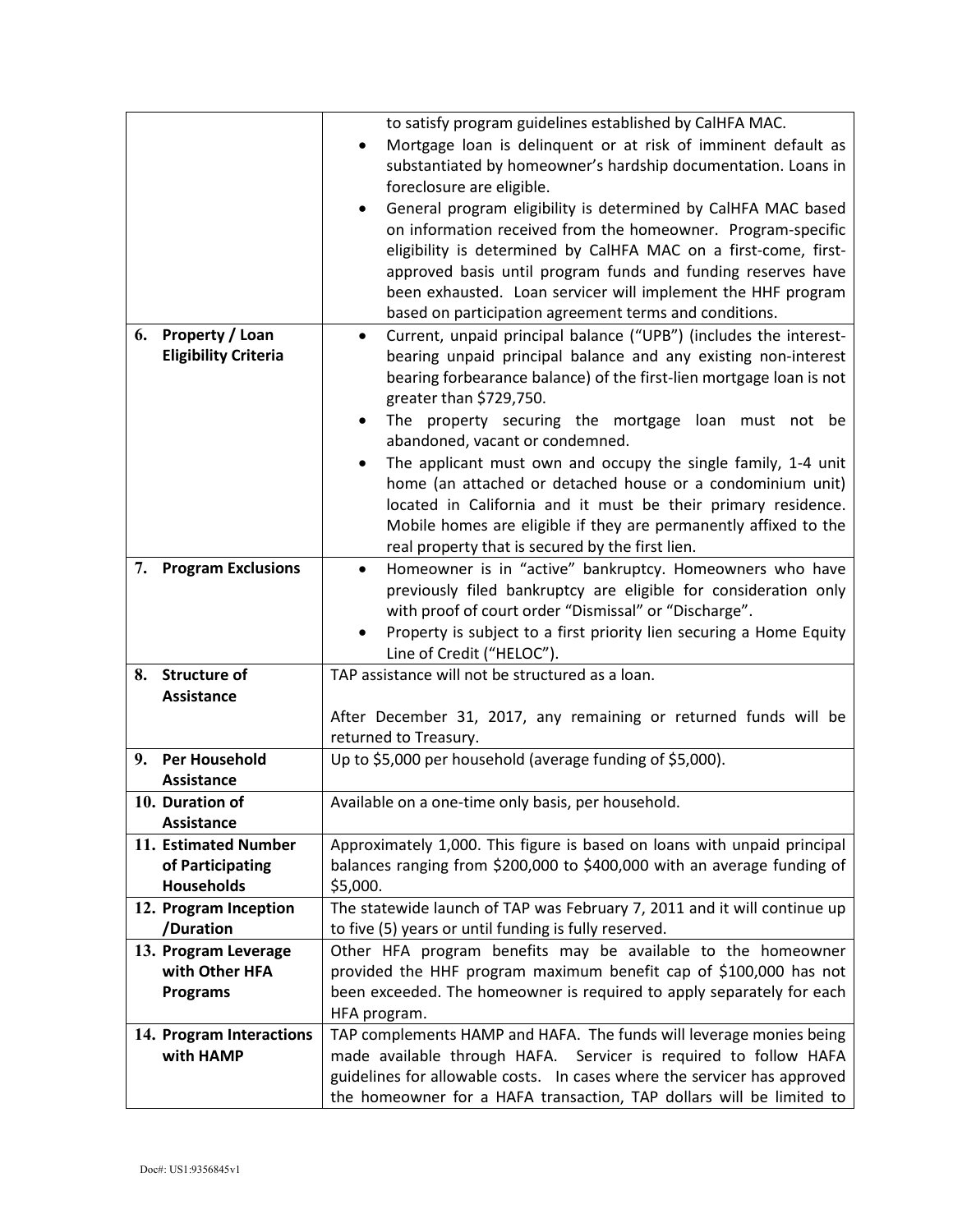|                      |            |      |  |  |  | \$2,000 in order to maintain the \$5,000 HHF program maximum per |  |
|----------------------|------------|------|--|--|--|------------------------------------------------------------------|--|
|                      | household. |      |  |  |  |                                                                  |  |
| 15. Program Leverage | None.      |      |  |  |  |                                                                  |  |
| with Other Financial |            |      |  |  |  |                                                                  |  |
| <b>Resources</b>     |            |      |  |  |  |                                                                  |  |
| 16. Qualify as an    | $\Box$ Yes | ⊠ No |  |  |  |                                                                  |  |
| <b>Unemployment</b>  |            |      |  |  |  |                                                                  |  |
| Program              |            |      |  |  |  |                                                                  |  |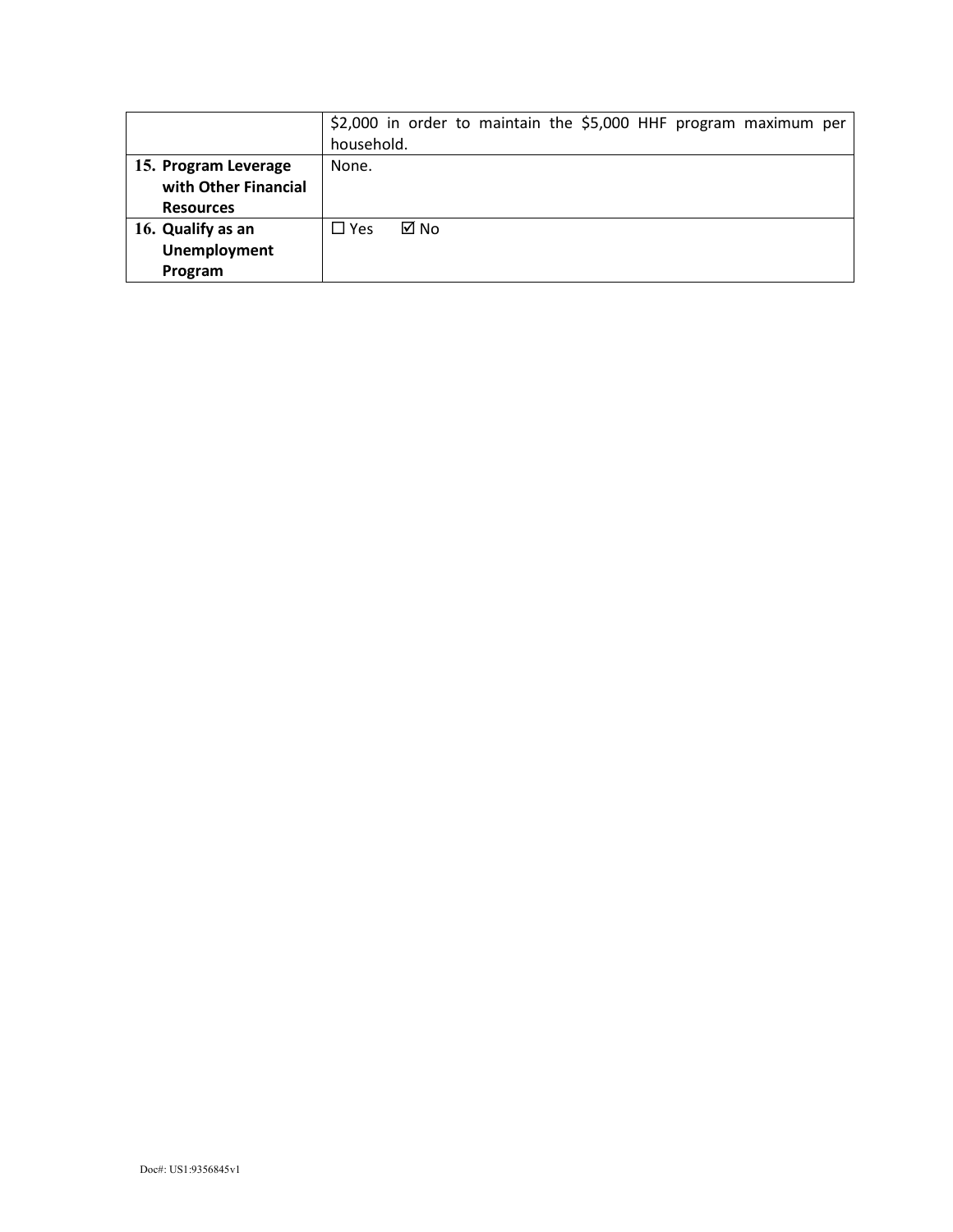#### **Schedule B-5**

# **California Housing Finance Agency Mortgage Assistance Corporation ("CalHFA MAC")**

#### **Community HousingWorks C2MPRP: Community 2nd Mortgage Principal Reduction Program**

| 1. Program      | The Community 2nd Mortgage Principal Reduction Program (Community                                                                                      |
|-----------------|--------------------------------------------------------------------------------------------------------------------------------------------------------|
| <b>Overview</b> | 2nd Mortgage PRP, or C2MPRP) is offered through a CalHFA federally-                                                                                    |
|                 | funded Hardest Hit Fund program through a contract between CalHFA                                                                                      |
|                 | MAC and Community HousingWorks. Community HousingWorks will                                                                                            |
|                 | administer this program.                                                                                                                               |
|                 |                                                                                                                                                        |
|                 | C2MPRP will provide capital on 40/60 matching basis with participating                                                                                 |
|                 | nonprofit, credit union and lenders, to reduce the outstanding principal                                                                               |
|                 | balances of subordinate second mortgages, as well as providing relief for a                                                                            |
|                 | subordinate lien on a short sale on a 40/60 matching basis for qualifying<br>properties with negative equity exceeding 107% CLTV. The lenders who      |
|                 | will participate in this program are nonprofit lenders, credit unions and                                                                              |
|                 | lenders with qualifying subordinate liens. These lenders provided                                                                                      |
|                 | "amortizing seconds" home buyers throughout California. Participation in                                                                               |
|                 | this program is Statewide. C2MPRP will provide monies to reduce the                                                                                    |
|                 | principal balance on a 40/60 matching basis for the purposes of                                                                                        |
|                 | establishing an appropriate level of debt for eligible borrowers with                                                                                  |
|                 | qualifying properties. For example, if the subordinate debt to be                                                                                      |
|                 | extinguished is \$50,000, the C2MPRP program will provide up to 40% of                                                                                 |
|                 | that amount or \$20,000 and the participating lender/investor would                                                                                    |
|                 | forgive 60% or \$30,000. A reduction in principal through C2MPRP can                                                                                   |
|                 | achieve desired income ratios and affordability for a borrower on the                                                                                  |
|                 | existing mortgage loans or can be used in conjunction with a loan                                                                                      |
|                 | modification. Lenders holding subordinate liens in the State of California                                                                             |
|                 | may find that their clients' only option to avoid foreclosure is a short sale.                                                                         |
|                 | The C2MPRP program can provide subordinate lien holders a 40/60                                                                                        |
|                 | matching incentive for the subordinate lien holder to facilitate a short<br>sale in order to avoid foreclosure. The principal reduction will be 40% of |
|                 | the principal balance and the lender will accept the 60% reduction. For                                                                                |
|                 | example if the total principal balance is \$50,000, the C2MPRP program can                                                                             |
|                 | provide \$20,000 to subordinate lien holders if they will accept the principal                                                                         |
|                 | reduction of \$30,000 in order to accept the short sale. The total amount                                                                              |
|                 | of principal that can be paid out on all liens is \$50,000.                                                                                            |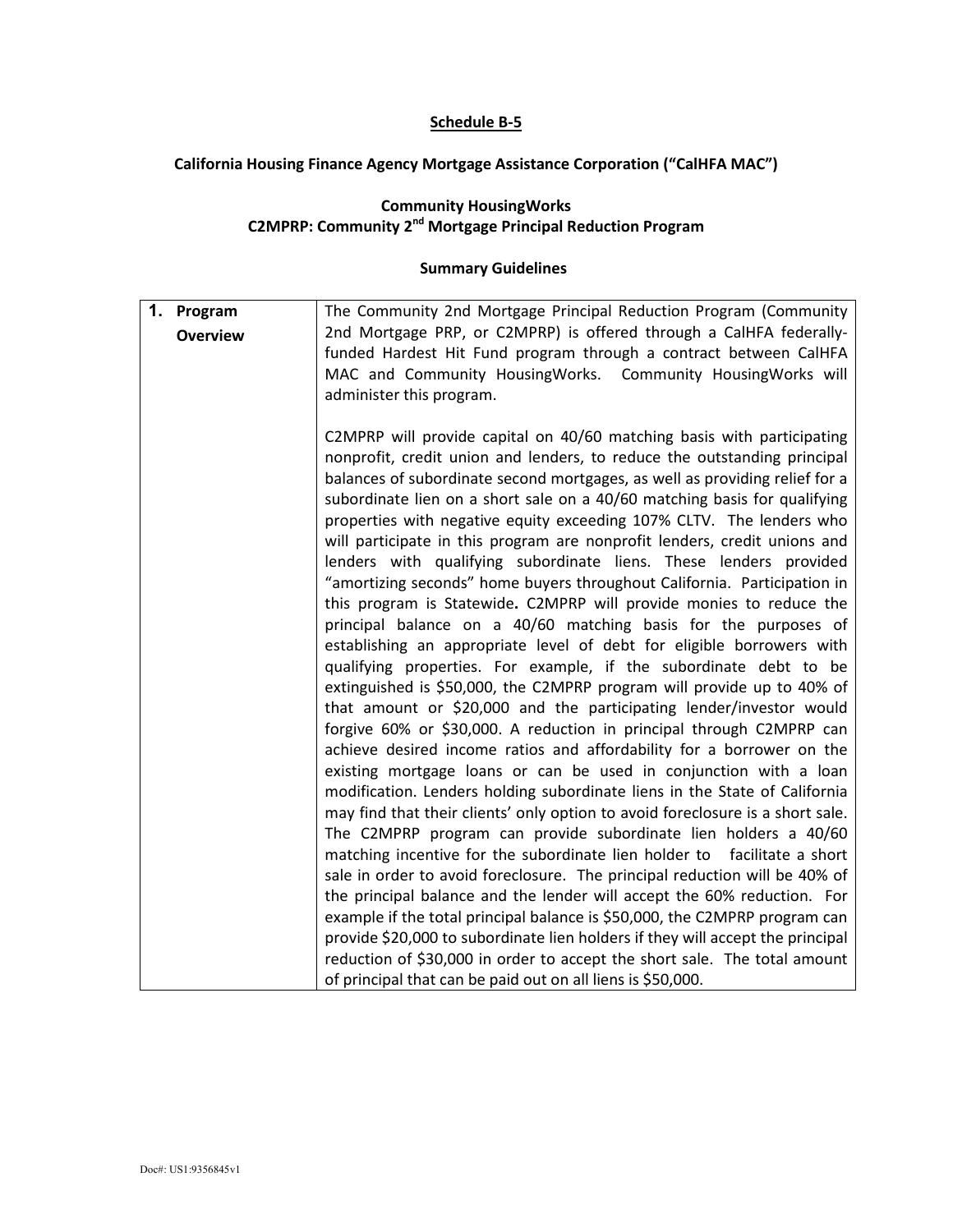| 3. | 2. Program Goals<br><b>Target Population</b>                            | The goal of this program is to reduce foreclosures by reducing principal<br>balances, on qualified amortizing subordinate debt, to those market levels<br>needed to prevent avoidable foreclosures and promote sustainable<br>homeownership.<br>There are situations where a short sale is the only solution to avoiding<br>foreclosure; by providing matching funds this will incent the subordinate<br>lien holders, who in many cases are only able to recover a \$1,000 or less in<br>a short sale, to accept the transaction and allow the sale to go through.<br>This program will be offered on a statewide basis.                                                                                                                                                                                                                                                                                                                                                                                                                                                                                                                                                                                                                                                                                                                            |  |  |
|----|-------------------------------------------------------------------------|------------------------------------------------------------------------------------------------------------------------------------------------------------------------------------------------------------------------------------------------------------------------------------------------------------------------------------------------------------------------------------------------------------------------------------------------------------------------------------------------------------------------------------------------------------------------------------------------------------------------------------------------------------------------------------------------------------------------------------------------------------------------------------------------------------------------------------------------------------------------------------------------------------------------------------------------------------------------------------------------------------------------------------------------------------------------------------------------------------------------------------------------------------------------------------------------------------------------------------------------------------------------------------------------------------------------------------------------------|--|--|
|    | / Areas                                                                 |                                                                                                                                                                                                                                                                                                                                                                                                                                                                                                                                                                                                                                                                                                                                                                                                                                                                                                                                                                                                                                                                                                                                                                                                                                                                                                                                                      |  |  |
|    | 4. Program<br><b>Allocation</b><br><b>(Excluding Admin</b><br>Expenses) | \$9,245,330.00.                                                                                                                                                                                                                                                                                                                                                                                                                                                                                                                                                                                                                                                                                                                                                                                                                                                                                                                                                                                                                                                                                                                                                                                                                                                                                                                                      |  |  |
| 5. | <b>Borrower</b><br><b>Eligibility Criteria</b>                          | Borrower earns 120% AMI or less, as defined by the county they reside<br>$\bullet$<br>in.<br>Borrower must complete and sign a Hardship Affidavit and document<br>$\bullet$<br>the reason for the hardship.<br>Hardship is defined as economic hardship, which occurs when a<br>$\bullet$<br>household is unable to pay reasonable basic living expenses. The<br>determination of a reasonable amount for basic living expenses will be<br>made by the Underwriter and will vary according to the unique<br>circumstances of every individual household.<br>Borrower has adequate income to sustain modified mortgage<br>٠<br>payments defined as a housing debt-to-income ratio of no more than<br>(first lien only), excluding temporary<br>38%<br>income such as<br>unemployment or temporary disability payments.<br>In the case of a short sale request, homeowner must be able to verify<br>that they have a hardship that does not permit them to make their<br>monthly mortgage payments or they meet the GSE standard short sale<br>requirements.<br>Borrower has completed level 2 counseling with a HUD-approved<br>Payment for counseling services will not be paid out of<br>agency.<br>Hardest Hit funds<br>Borrower is able to satisfy program guidelines.<br>The first or second subordinate mortgage loan is delinquent or the<br>٠ |  |  |
|    |                                                                         | servicer receives documentation from the borrower that substantiates<br>an imminent default that meets hardship qualifications.                                                                                                                                                                                                                                                                                                                                                                                                                                                                                                                                                                                                                                                                                                                                                                                                                                                                                                                                                                                                                                                                                                                                                                                                                      |  |  |
|    | 6. Property/Loan                                                        | The property is encumbered by a first lien conventional loan<br>$\bullet$                                                                                                                                                                                                                                                                                                                                                                                                                                                                                                                                                                                                                                                                                                                                                                                                                                                                                                                                                                                                                                                                                                                                                                                                                                                                            |  |  |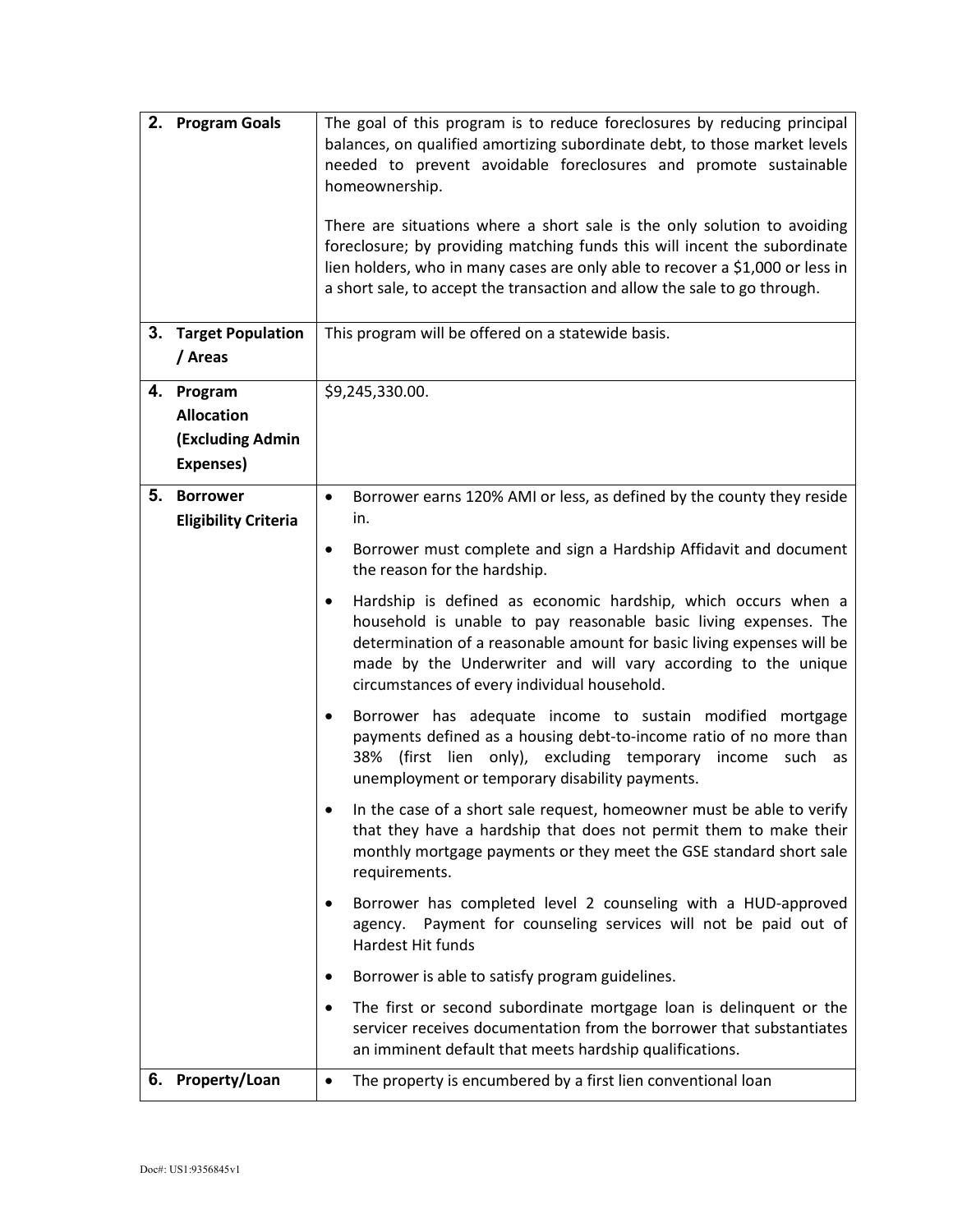|               | <b>Eligibility Criteria</b>                            | Property must be single family residential 1-4 units, condominium, or<br>cooperative.                                                                                                                                              |  |  |  |
|---------------|--------------------------------------------------------|------------------------------------------------------------------------------------------------------------------------------------------------------------------------------------------------------------------------------------|--|--|--|
|               |                                                        | The total mortgage indebtedness cannot exceed the GSE conforming<br>٠<br>limit of \$729,750.                                                                                                                                       |  |  |  |
|               |                                                        | The property securing the mortgage loan must not be abandoned,<br>$\bullet$<br>vacant, condemned or in a serious state of disrepair.                                                                                               |  |  |  |
|               |                                                        | The subject property is the borrower's principal residence and the<br>$\bullet$<br>property is located in California.                                                                                                              |  |  |  |
|               |                                                        | HELOCs with required monthly payments (amortized or interest only)<br>$\bullet$<br>may be considered. Documentation that these loans have been closed<br>and reconveyed if C2MPRP assistance is provided will be required.         |  |  |  |
| 7. Program    | <b>Exclusions</b>                                      | Borrower's property is subject to a foreclosure trustee sale (does not<br>$\bullet$<br>apply to short sale requests).                                                                                                              |  |  |  |
|               |                                                        | Hardship caused by voluntary resignation of employment.<br>٠                                                                                                                                                                       |  |  |  |
|               |                                                        | Second mortgages eligible for 2MP or 2LP.<br>$\bullet$                                                                                                                                                                             |  |  |  |
|               |                                                        | Borrower fails to satisfy underwriting guidelines.<br>٠                                                                                                                                                                            |  |  |  |
|               |                                                        | Homeowner in an "active" bankruptcy is ineligible for assistance<br>٠<br>consideration. Homeowners who have previously filed bankruptcy are<br>eligible for consideration with proof of court order "Dismissal" or<br>"Discharge". |  |  |  |
|               | 8. Structure of<br>Assistance                          | The assistance will not be structured as a loan since there will always be at<br>least a 40/60 match from the lender.                                                                                                              |  |  |  |
| 9.            | <b>Per Household</b>                                   | The lower of 2 limiting guidelines:                                                                                                                                                                                                |  |  |  |
|               | <b>Assistance</b>                                      | Maximum of \$50,000; or amount which, with the match, lowers CLTV to<br>107%.                                                                                                                                                      |  |  |  |
|               |                                                        | It is expected that the average assistance will be approximately \$25,000.                                                                                                                                                         |  |  |  |
|               | 10. Duration of<br><b>Assistance</b>                   | The assistance will be a onetime payment.                                                                                                                                                                                          |  |  |  |
| 11. Estimated | <b>Number of</b><br>Participating<br><b>Households</b> | Approximately 370                                                                                                                                                                                                                  |  |  |  |
| 12. Program   | Inception/<br><b>Duration</b>                          | The Program will launch within 90 days of Treasury approval and will be<br>available for approximately 2-3 years, until funds are exhausted. Any<br>funds remaining on hand on December 31, 2017 will be returned to<br>Treasury.  |  |  |  |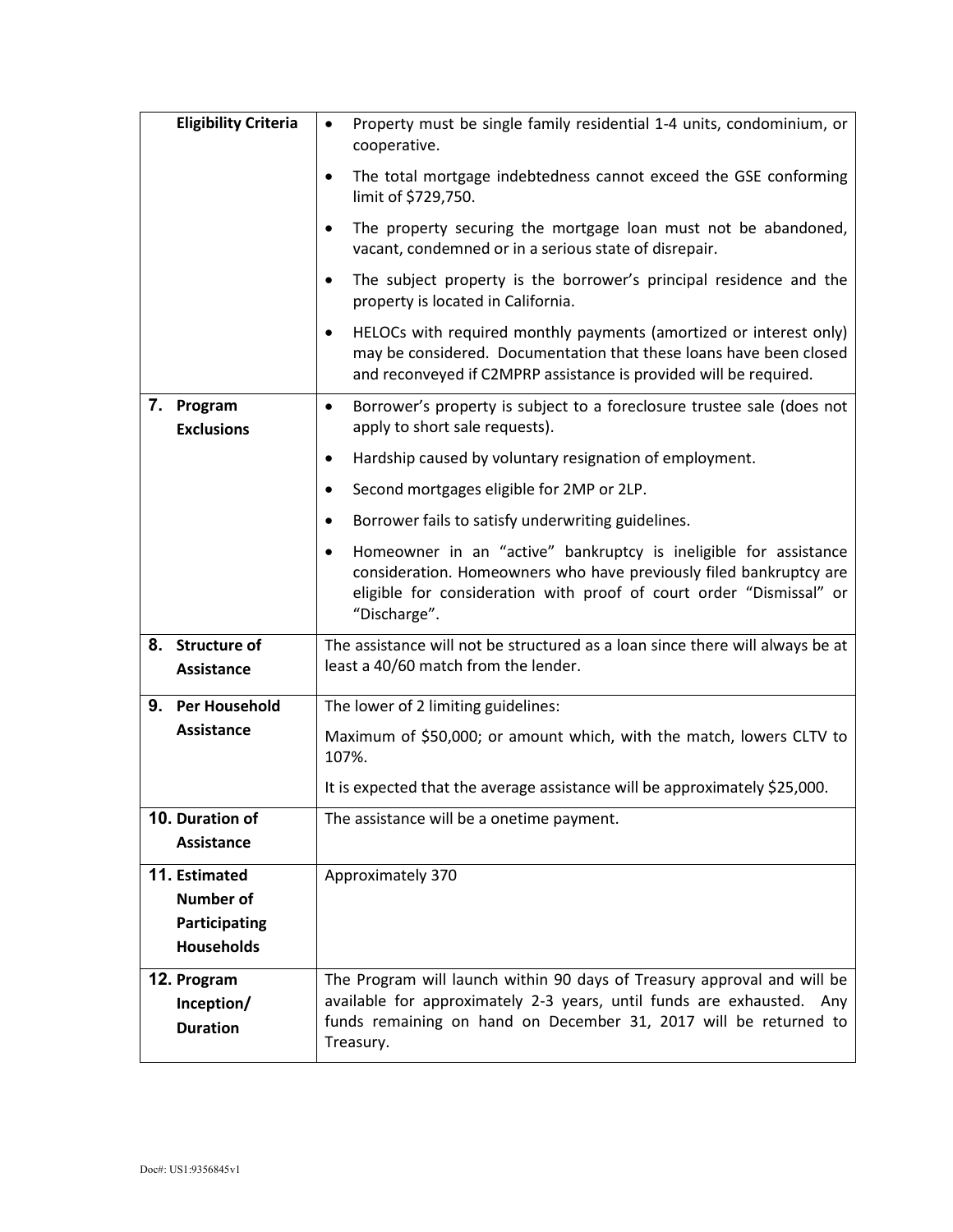| 13. Program<br><b>Interactions with</b><br><b>Other HFA</b><br><b>Programs</b> | C2MPRP cannot be utilized with other Keep Your Home California<br>programs except for the Unemployment Mortgage Assistance program.<br>Recipients of the C2MPRP program shall be notified in writing that their<br>participation in that program will disqualify them from participating in any<br>other Keep Your Home California program except the Unemployment<br>Mortgage Assistance Program. |
|--------------------------------------------------------------------------------|----------------------------------------------------------------------------------------------------------------------------------------------------------------------------------------------------------------------------------------------------------------------------------------------------------------------------------------------------------------------------------------------------|
| 14. Program<br><b>Interactions with</b><br><b>HAMP</b>                         | C2MPRP complements and leverages HAMP $1st$ mortgage modifications<br>since reduction or elimination of the $2^{nd}$ liens will enable many borrowers<br>to qualify for a HAMP modification.                                                                                                                                                                                                       |
| 15. Program Leverage<br>with Other<br><b>Financial</b><br><b>Resources</b>     | Participating lenders will be required to write down 60% of the overall<br>principal reduction (in the case of a short sale, lender will forgive debt up<br>to 60%) calculated and approved by C2MPRP Underwriting, and C2MPRP<br>shall pay the lender the remaining 40% as a subsidy. The lender will<br>provide modification of the Note to reflect 100% of the overall principal<br>reduction.  |
| 16. Qualify as an<br><b>Unemployment</b><br>Program                            | ⊠ No<br>$\Box$ Yes                                                                                                                                                                                                                                                                                                                                                                                 |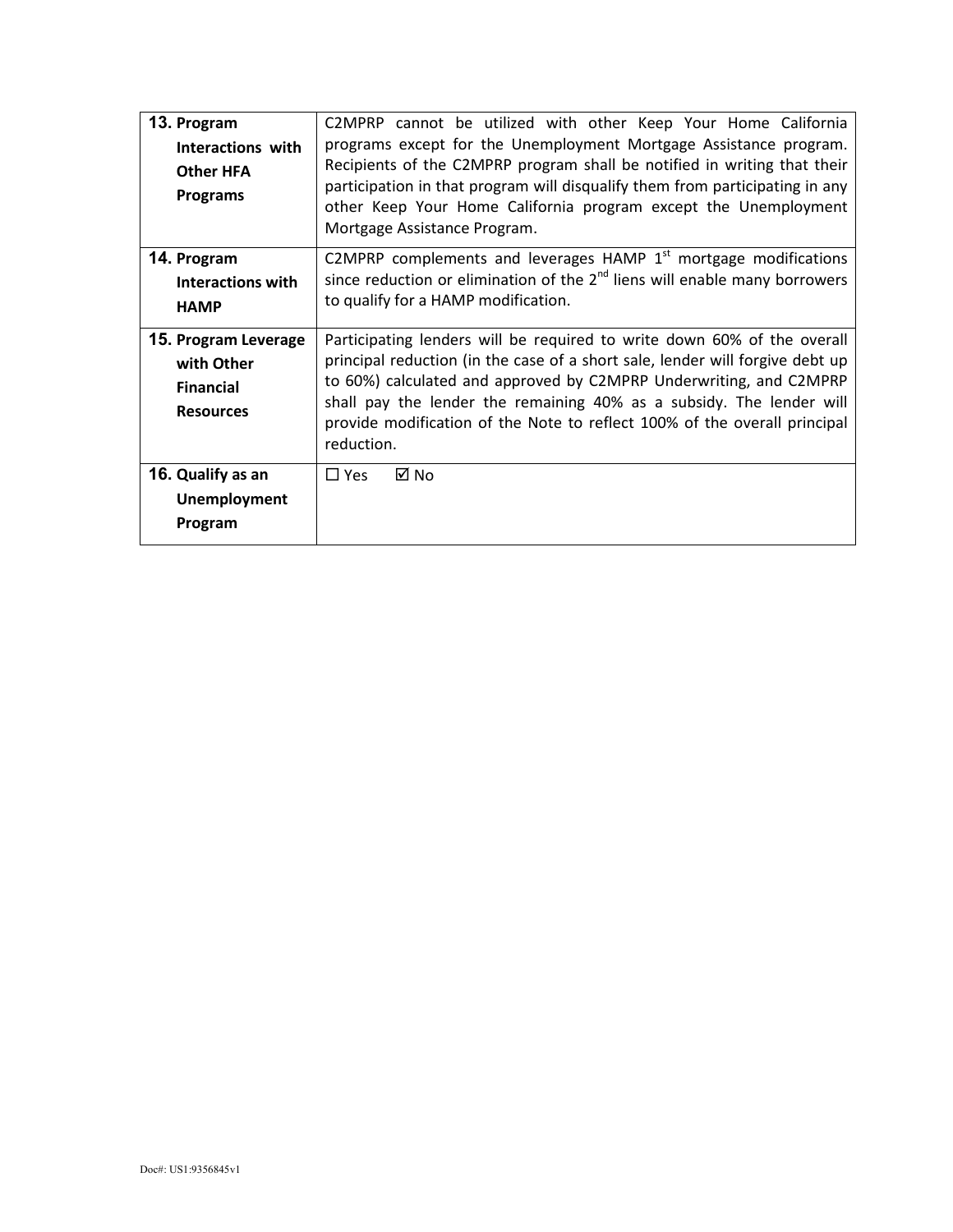# **California Housing Finance Agency Mortgage Assistance Corporation ("CalHFA MAC")**

**Los Angeles Housing Department ("LAHD") Principal Reduction Program**

**Summary Guidelines**

**Program was unfunded as of February 27, 2014.**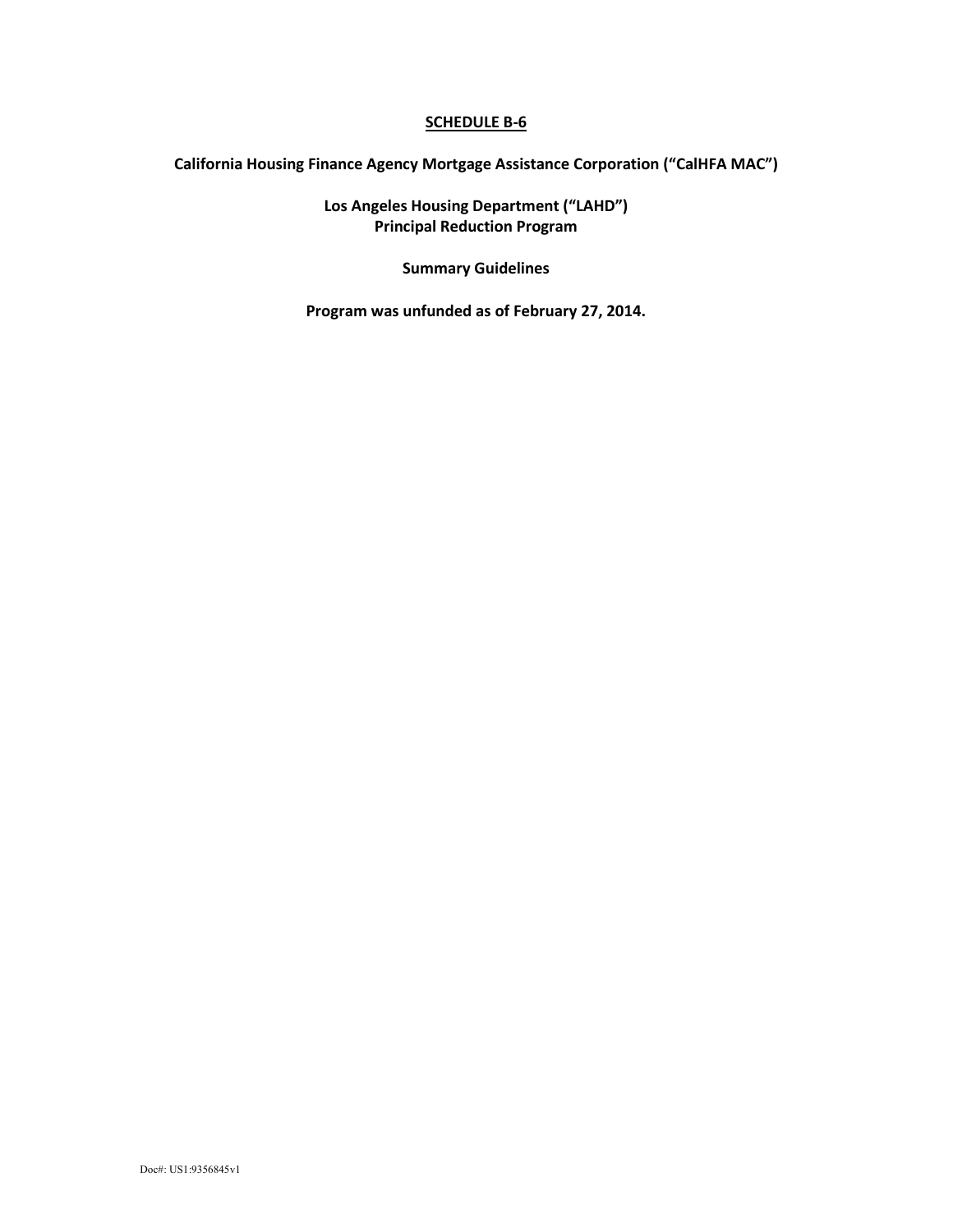# **California Housing Finance Agency Mortgage Assistance Corporation ("CalHFA MAC")**

**NeighborWorks® Sacramento Short Sale Gateway Program**

**Program was unfunded as of September 20, 2013.**